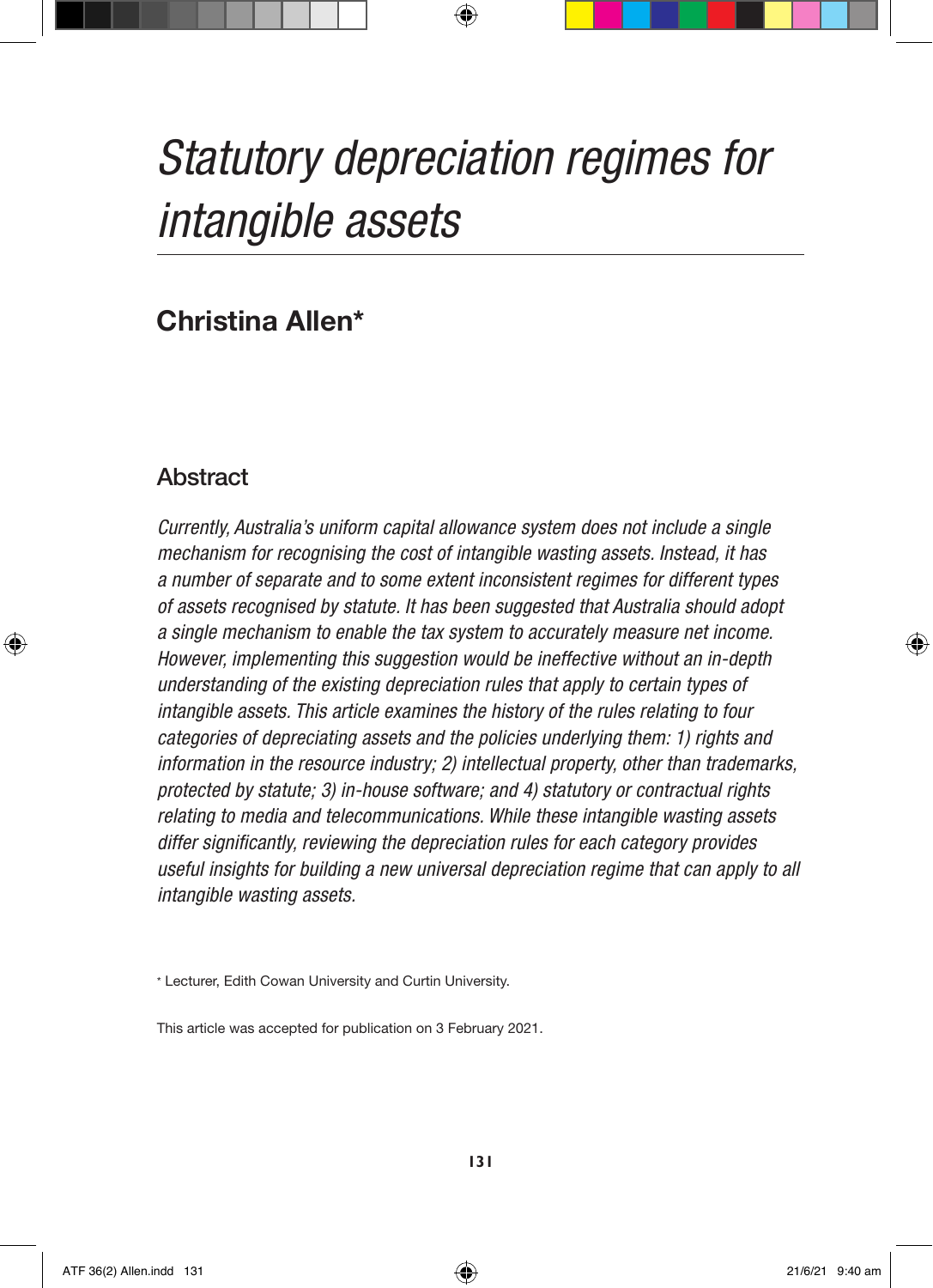# 1 Introduction

The earliest federal income tax legislation in Australia denied immediate tax deductions for capital expenses. Instead, it allowed depreciation deductions for the cost of acquiring wasting assets. Even though various types of intangible assets were recognised by statute at the time, the original tax depreciation rules were limited to tangible wasting assets. During the first few decades of the federal income tax system, new depreciation rules were added for several types of intangible assets created by statute – specifically, mining rights, copyrights and patents. The rules did not extend to expenses for other types of intangible wasting assets, such as private contracts or government-issued licences or rights, though costs relating to many of these were recognised later under other rules, including the capital gains tax regime. In the 1990s, further depreciation rules were added as a subset of the rules pertaining to copyrights protecting in-house computer software and various communication rights such as spectrum access rights provided by the government.

From the government's perspective, the depreciation rules for tangible and intangible assets alike have been a useful tool for implementing various economic policies. In the last century, the rules have been modified repeatedly to subsidise policy objectives ranging from supporting the Australian resource industry to promoting Australian film and television production. While the tax expenditure implications of the depreciation rules for tangible assets have been subject to some analysis in the past, relatively little attention has been paid to depreciation for intangible assets as a means of achieving a neutral income tax base. This article traces the evolution of the depreciation system for intangible assets and the dual role it has played in providing cost recognition for wasting assets and in subsidising certain industries. In particular, it reviews the past and present rules on intangible assets depreciated under the uniform capital allowance regime, such as mining, prospecting and quarrying rights and information; patents, copyrights and registered designs; software purchased or developed in-house; and statutory and contractual rights in the media and telecommunications industries.<sup>1</sup>

The review shows the difficulty involved in determining the effective life of wasting intangible assets in present rules and the impediments to measuring a neutral income tax base to achieve fairness in the tax system. The current tax law also makes it difficult to accurately measure annual net income because costs of many intangible wasting assets are recognised under the capital gains tax regime. This article proposes a universal depreciation system to address these problems. This not only improves consistency and restores the fragmentation of current depreciation rules, but also allows a broad range of wasting intangible assets to be depreciated consistently and coherently.

# 2 Mining, quarrying and petroleum rights and information

Tenements and other leases acquired for mining purposes are hereafter collectively called 'mining leases' or the 'rights' to prospect or mine in a particular area. A mining lease may be acquired by a person who primarily carries on prospecting activities or by a mining or petroleum enterprise that prospects as well as developing and producing resources. A

↔

<sup>1</sup> *Income Tax Assessment Act 1997* s 40-30. A brief summary of the interaction between tax regimes can be found in Andrew O'Bryan, 'Building, Buying, Holding, Selling and Valuing Intangible Business Assets' (Convention Paper, Taxation Institute of Australia, 13 March 2009).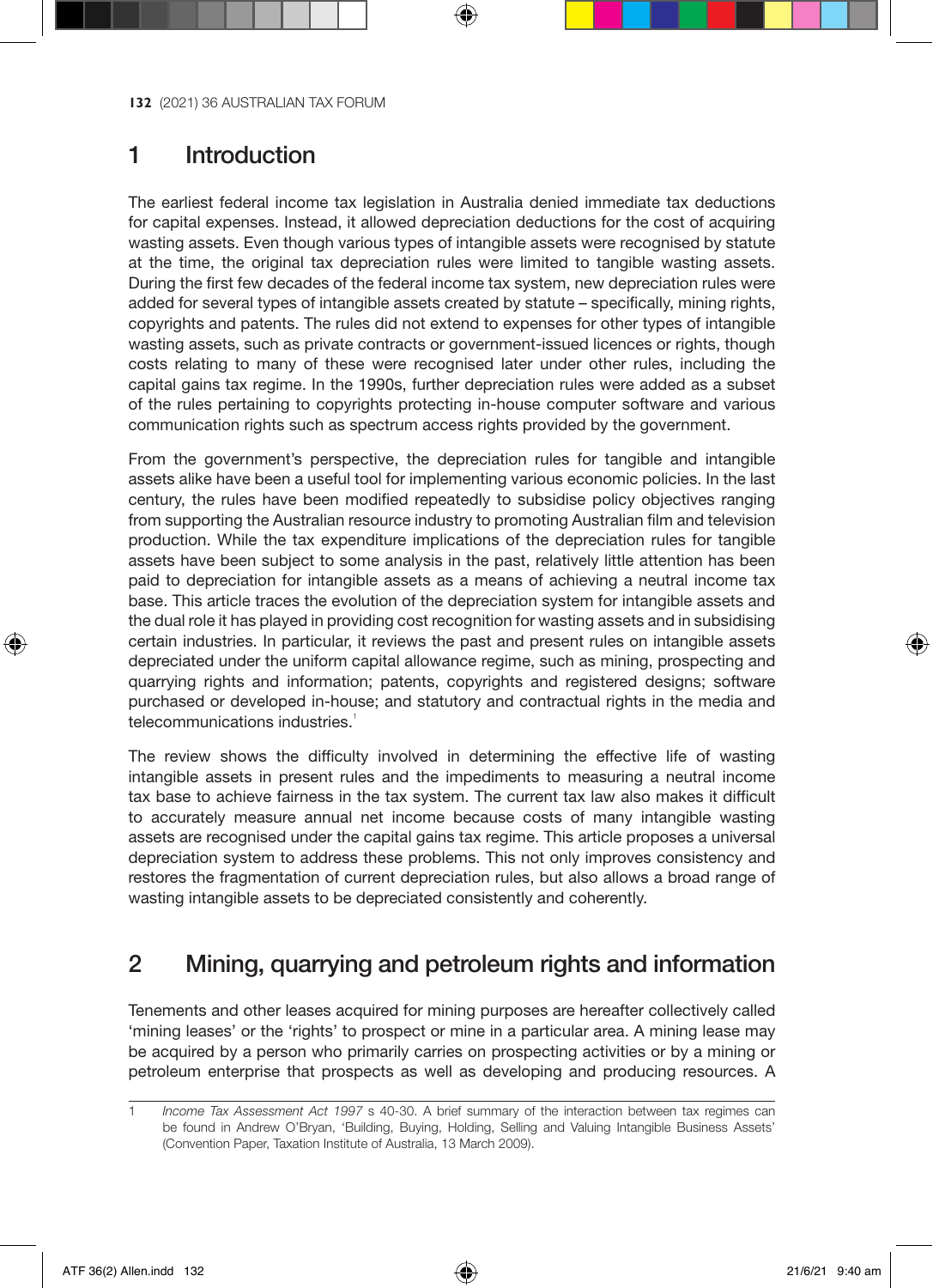mining lease can be acquired from a government authority or transferred on the market. Similarly, mining information can be transferred on the market based on the value of what is discovered through prospecting activities. These intangible assets play a vital role in mining, quarrying and petroleum operations and as such, are highly valuable.

Mining operations are undertaken in stages and profits eventuate only after extensive exploration and development, which requires significant sunk costs and capital outlays over a long period. Generally, mining generates income in the final stage of extraction activities (before rehabilitation), a fact that the tax system must recognise. In the past, several options have been suggested to account for the time gap between using economic resources and reaping the economic benefits of a going mining concern, with the goal of improving market efficiency.<sup>2</sup> However, determining the best timing for recognising costs and measuring profits for tax purposes remains a difficult task. Although there is no fixed rule for allocating the cost of acquiring mining rights and information, standard accounting practice could be adopted to allow for depreciation of these intangible assets, which would be consistent with the way tangible assets are treated for tax purposes. In accounting, capitalisation of an expense is based on whether an economic resource is expected to provide benefits in the future.<sup>3</sup> In this regard, using the expected duration of a mining operation to calculate its benefit period is reasonable: it means that the cost of acquiring mining rights or information attributable to a particular project should be capitalised and tax deductions for depreciation should be available over the life of the project, once it commences. If the project ceases, the capitalised costs must be written off because the benefit of the relevant mining rights or information has expired. According to accounting practice, capitalisation cannot be applied to exploration expenditure in circumstances where the mining entity does not have the legal right to explore a particular area or when it is not expected that the expenditure will be recouped by successfully developing a mining project or selling the rights or information for a profit.<sup>4</sup> Applying these accepted financial reporting standards in a new way—to intangible wasting assets like rights and information—will help ease the burden of tax administration and compliance.

The tax rules relevant to mining leases and information have evolved differently for different categories of taxpayers. At various points in time, there have different regimes for:

- 1. bona fide prospectors, referring to those who are not mining or petroleum operators but are primarily engaged in the business of prospecting for minerals or metals with a view to selling a mining lease upon successfully discovering resources or mining information through their prospecting activities;
- 2. mining operators who prospect, develop and produce mineral or metal resources; and
- 3. petroleum operators who are engaged in prospecting and extracting petroleum.

<sup>2</sup> See Robin Boadway and Michael Keen, 'Theoretical Perspectives on Resource Tax Design' in Philip Daniel, Michael Keen and Charles McPherson (eds), *Taxation of Petroleum and Minerals: Principles, Problems and Practice* (Routledge, 2010) 13; Wayne Mayo, 'Combining Resource Rent and Income Taxation for Neutral Impact' (2019) 34(3) *Australian Tax Forum* 585. It is also helpful to understand the different stages of a resource project: see Scott Bryant and Rachel Willment, 'Lifecycle of a Resource Project' (Convention Paper, Taxation Institute of Australia, 26 November 2008).

<sup>3</sup> Australian Accounting Standard, *Conceptual Framework for Financial Reporting* (AASB, 2019) [4.3].

<sup>4</sup> Australian Accounting Standard, *Exploration for and Evaluation of Mineral Resources* (AASB 6, 2015).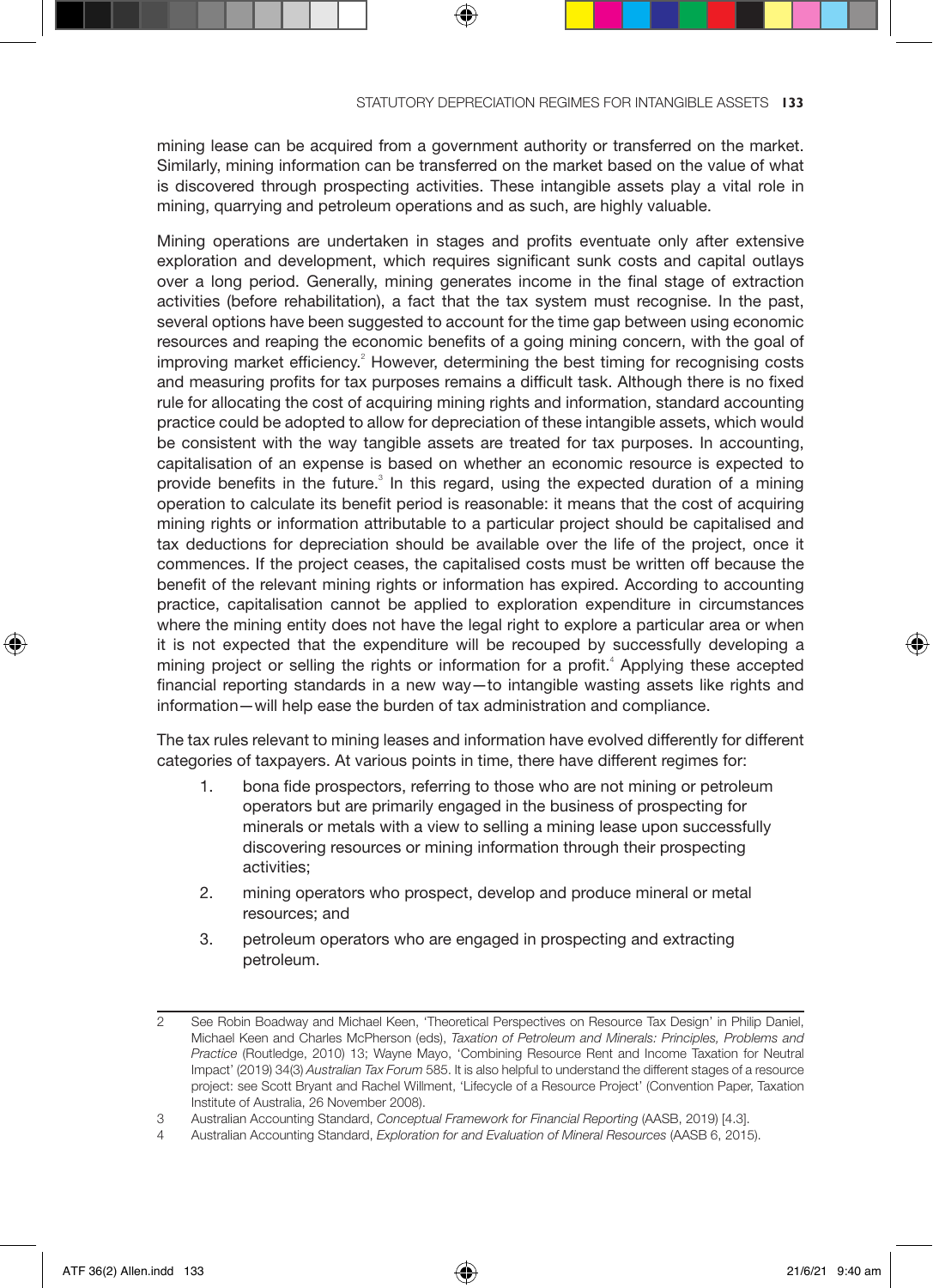Although qualitatively, petroleum operations involve broadly similar features to the first two groups, petroleum was dealt with under a separate regime until 1997. Similarly, for the first half of the 20th century, the taxation of mining leases was governed by a separate division in the tax legislation, although it appears possible that mining or petroleum enterprises could also have applied the mining or petroleum regime if the cost of a mining lease or information was not deductible under the division dealing with leases. This industry-specific regime allowed depreciation deductions for capital expenditure used for developing a mine or petroleum field, while also allowing immediate deductions for exploration expenditure. However, the purchaser of a mining lease or information was only allowed to deduct part of the acquisition cost, to the extent mutually agreed upon with the seller, by giving notice to the Commissioner of Taxation, and only up to the amount that the seller had not yet claimed as a deduction.

The depreciation regime was modified further in 2001, when bona fide prospectors became subject to tax on proceeds from selling mining leases. This allowed purchasers to deduct the actual expenditure incurred in acquiring a mining lease or information, irrespective of the seller's tax position. An inconsistency soon became apparent because purchasers were no longer required to characterise second-hand leases or information as capital expenditure but deduct the costs immediately under the exploration expenditure category even when mining leases and information were acquired for resources that were proven to exist, not merely speculative. In 2014, the depreciation rule was modified again to prescribe a deduction period of 15 years in respect of second-hand mining leases and information. However, the 15-year depreciation period is arbitrary.

## *2.1 Selling mining leases: bona fide prospectors and landholders*

'Bona fide prospector' does not include casual or hobby explorers, nor does it apply to speculators who make money by buying and selling leases on land containing deposits.<sup>5</sup> Those who engage in field work exploring and prospecting for metals or minerals as their primary business objective are regarded as an enterprise for tax purposes, Iike any other taxpayer carrying on a business.<sup>7</sup> Their dealings with mining leases are paid little attention under the resource industry tax regime, provided their expenditure is expected to be recouped through selling, transferring or assigning mining leases.

Under the original 1915 federal income tax laws, bona fide prospectors were assessed on the proceeds from a mining lease<sup>8</sup> and allowed to deduct the amount of money spent (or, prior to 1918, the sinking fund required to replace the money spent) to acquire the lease, for the duration of the lease period, if the Commissioner of Taxation allowed it.<sup>9</sup> Generally, this was in respect of expenditure incurred to produce income. However, from

⊕

<sup>5</sup> In *Thomson v FCT* (1923) 33 CLR 73, a taxpayer who procured a mining lease for the purpose of selling it for a profit was not regarded as a bona fide prospector but merely a speculator.

<sup>6</sup> 'Exploration and prospecting' take their ordinary meaning. For example, in *Henderson v FCT* (1943) 68 CLR 29, testing mine dumps was considered prospecting. A company that carries on commercial activities can be considered as a bona fide prospector as long as a major part of its business is prospecting: see *Biggs v FCT* (1975) 5 ATR 505; cf. *Case 33/96* (1996) 32 ATR 1288.

<sup>7</sup> Accordingly, immediate deductions were allowed for revenue outgoings under s 51(1) of the *Income Tax Assessment Act 1936*: see, eg, *FCT v Ampol Exploration Ltd* (1986) 13 FCR 545 (fees paid for a petroleum search). For further discussion, see Harry M Rigney, 'Petroleum Exploration: The Taxation Environment' (1995) 109(2) *Australian Banker: Journal of the Australian Institute of Bankers* 84.

<sup>8</sup> *Income Tax Assessment Act 1915* s 14(d). See subsequent iterations in *Income Tax Assessment Act 1922* s 16(d); *Income Tax Assessment Act 1936* s 84.

<sup>9</sup> *Income Tax Assessment Act 1915* s 20(i). See subsequent iterations in *Income Tax Regulations 1915* s 29, Sch Table I; *Income Tax Assessment Act 1922* s 25(i); *Income Tax Assessment Act 1936* s 85.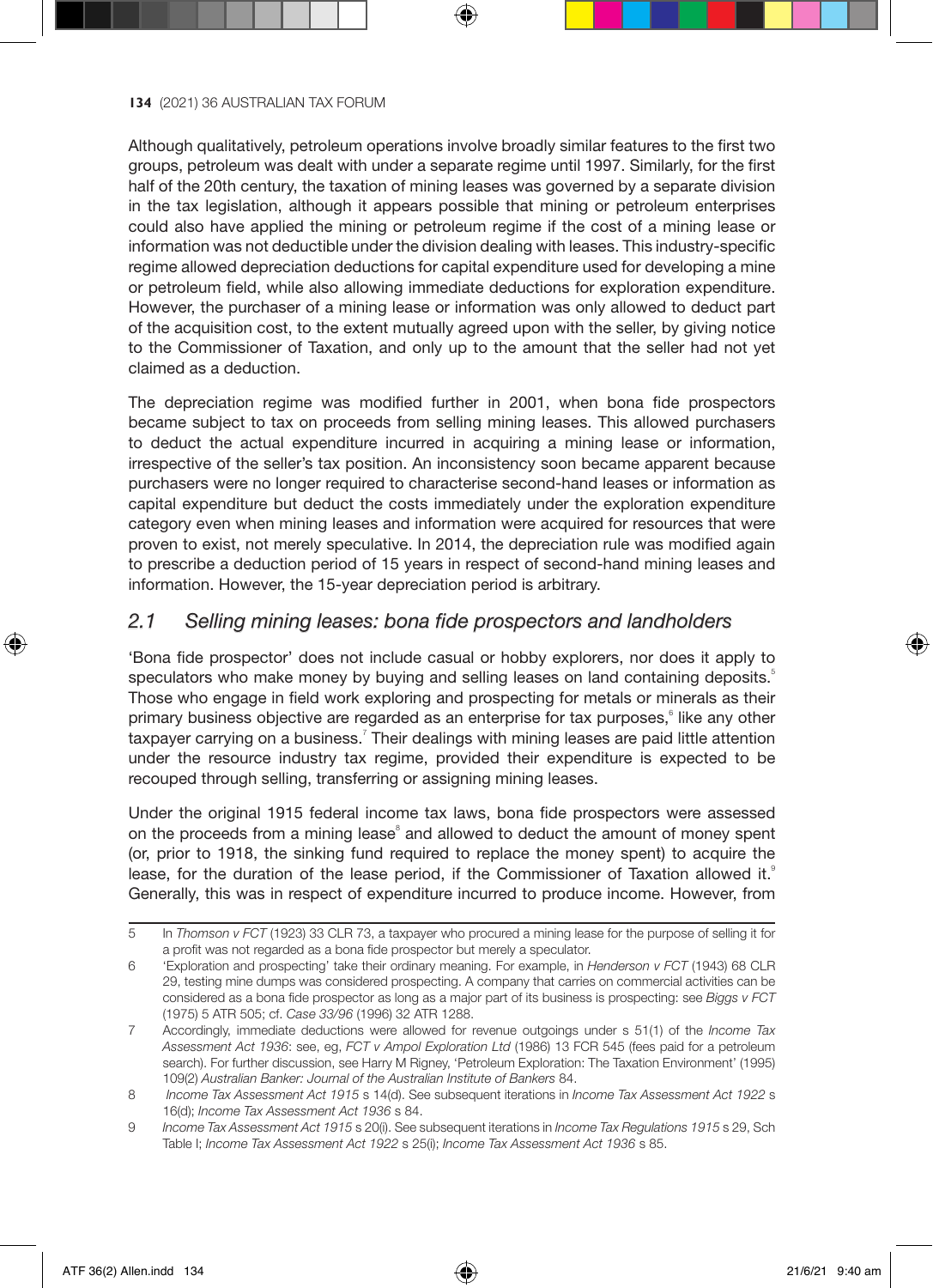very early on, to encourage exploration activities and the sustainability of the industry, the government provided various tax exemptions for proceeds from selling, transferring or assigning mining leases.<sup>10</sup> The first exemption, which lasted for three years, between 1921 and 1924, applied to individual taxpayers prospecting for minerals.<sup>11</sup> Another exemption was introduced for gold prospectors in 1928, in response to slow rises in gold prices after World War I; the exemption was extended to companies in 1936, and in 1947, to individual and corporate taxpayers prospecting for other kinds of minerals and metals.<sup>12</sup> In 1954, the exemption was extended again, to ordinary lessors under the lease provisions.<sup>13</sup> It was intended to encourage landholders to grant or assign leases over land that potentially contained resources.<sup>14</sup> When the election option was selected, prospectors and mining operators were prevented from claiming deductions on lease transactions.<sup>15</sup> Neither party was assessed on any income they received, but they were not allowed to deduct expenses relating to the transaction.

Due to difficulty dealing with leases in some commercial contexts, the government decided to remove the lease division from the tax legislation.<sup>16</sup> In 1964, the lease division was abolished for all leases except primary production and mining leases.<sup>17</sup> In practice, this meant that a mining lease could be disregarded for tax purposes if the parties to the transaction agreed to do so. Other categories of lessors were assessed on lease premiums under a newly introduced lease assessment provision.<sup>18</sup> The tax exemption rule for mining leases continued until 1968.<sup>19</sup>

The changes to the lease division did not significantly affect bona fide prospectors of prescribed minerals and metals because their income from selling, transferring or assigning mining leases was exempt from tax, separately under a stand-alone provision. Like other taxpayers, they were allowed to deduct general costs, but the cost of acquiring a mining lease could not be deducted, since the lease division had ended. The income exemption rule ended in 1973.<sup>20</sup> However, four years later, it was reintroduced in the same terms

⊕

<sup>10</sup> It did not extend to simply entering a royalty arrangement (see, eg, *Ivanac v DFCT* (1995) 60 FCR 417) but did include granting an option to transfer or assign a tenement (eg, *Cooke v DCT* (2000) 44 ATR 1118).

<sup>11</sup> *Income Tax Assessment Act 1915* s 14(d), as amended by *Income Tax Assessment Act 1921* s 6. The provision was rewritten in I*ncome Tax Assessment Act 1922* s 16(d), which was repealed by *Income Tax Assessment Act 1924* s 4(k).

<sup>12</sup> *Income Tax Assessment Act 1922* s 14(o), as inserted by *Income Tax Assessment Act 1928* s 5. See also Commonwealth, Parliamentary Debates, House of Representatives, 18 September 1928, 6784 (Green). The provision was rewritten in *Income Tax Assessment Act 1936* s 23(p).

<sup>13</sup> *Income Tax and Social Services Contribution Assessment Act 1954* s 10, inserting *Income Tax Assessment Act 1936* s 88B.

<sup>14</sup> Commonwealth, Parliamentary Debates, House of Representatives, 2 September 1954, 884 (Fadden).

<sup>15</sup> *Income Tax Assessment Act 1936* s 88B.

<sup>16</sup> For example, some hotel and motel business owners attempted to disguise the value of leases in the form of non-assessable goodwill when transferring their businesses along with leased premises. For further information, see Commonwealth Committee on Taxation (ES Spooner, chair), *Report on Leases* (Commonwealth of Australia, 1952); Commonwealth Committee on Taxation (SB Holder, acting chair), *Report on Leases* (Parliament of Australia, 1952); Commonwealth Committee on Taxation (GC Ligertwood, chair), *Report of the Commonwealth Committee on Taxation* (Commonwealth of Australia, 1961) [265].

<sup>17</sup> *Income Tax and Social Services Contribution Assessment Act (No. 3) 1964* s 20, abolishing the lease division, except s 88A (primary production) and s 88B (mining leases) of the *Income Tax Assessment Act 1936*.

<sup>18</sup> *Income Tax and Social Services Contribution Assessment Act (No. 3) 1964* s 9; *Income Tax Assessment Act 1936* s 26AB.

<sup>19</sup> *Income Tax Assessment Act (No. 2) 1968* s 16, amending s 88B of the *Income Tax Assessment Act 1936* to give effect to the termination of election.

<sup>20</sup> *Income Tax Assessment Act (No. 5) 1973* s 4(2), repealing s 23(p) of the *Income Tax Assessment Act 1936*.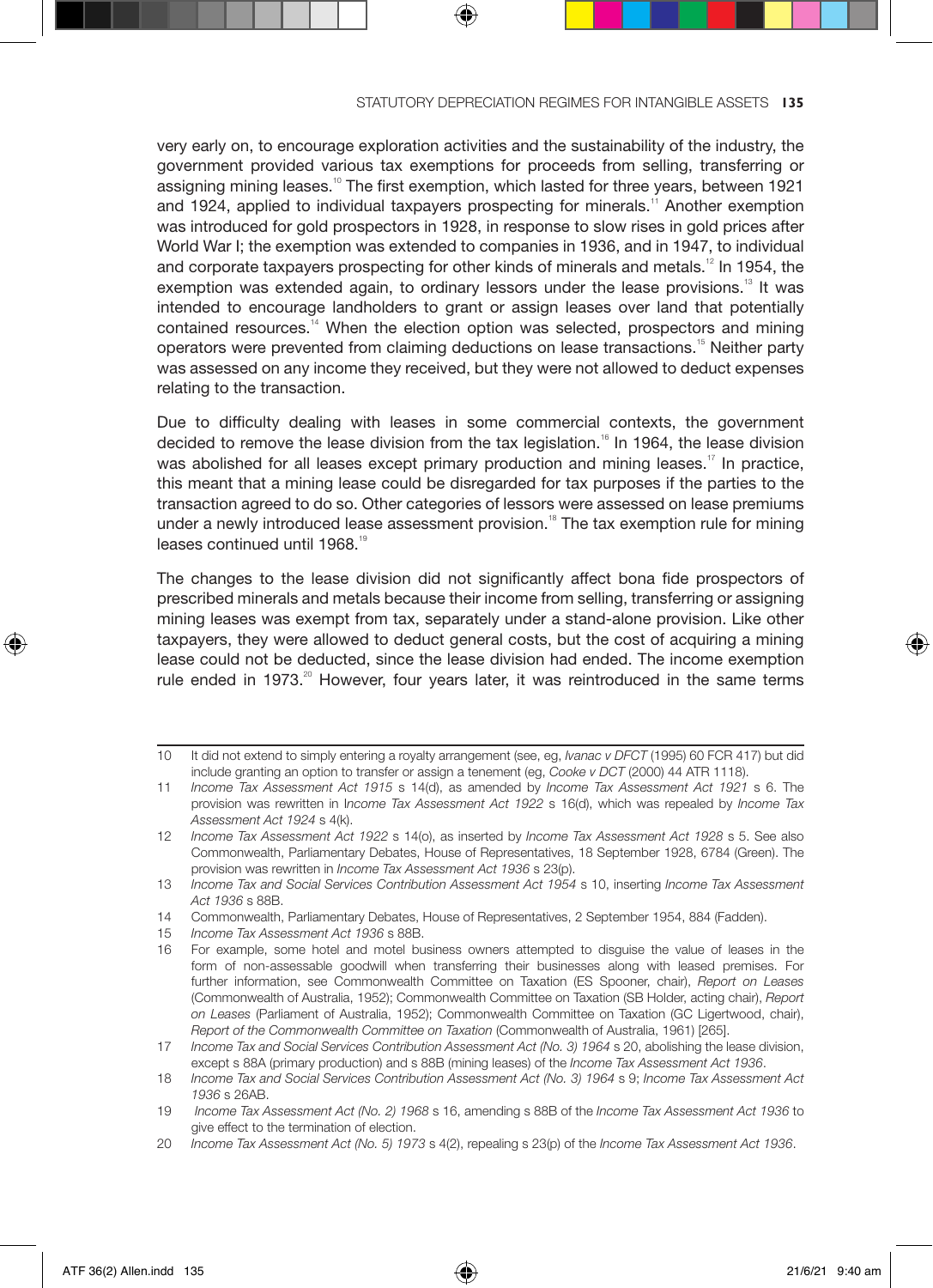and it continued until 2001.<sup>21</sup> The effect of exempting income from selling or transferring mining leases was most significant for the purchaser, especially after the lease division was abolished. As will be explained below, the acquisition cost of a mining lease was not fully deductible for the mining operator under the mining regime, only up to the amount that the vendor had not yet claimed as a deduction. In effect, the tax on profits generated by bona fide prospectors, whose income was exempt from tax in respect of discovery sites, was passed on to the mining operators who would eventually generate income from selling the resources. While mining operators were entitled to some deductions by mutual consent with vendor prospectors and were required to give notice of these agreed deductions to the Commissioner of Taxation, bona fide prospectors had no incentive to facilitate this process, which meant vendors' profits were often overstated for tax purposes.<sup>22</sup> Similarly, mining profits would likely be overtaxed if a mining enterprise could not reach an agreement with a lessor (who did not pay tax on lease premiums) concerning deductions.

Tax for bona fide prospectors changed significantly after the government's Review of Business Taxation—chaired by John Ralph and commonly known as the Ralph Review released its report in 1999. Relying on concepts adopted from accounting, the Ralph Review did not consider it justified that mining operators acquiring leases could only deduct costs up to the amount that the seller could transfer.<sup>23</sup> It recommended allowing deductions for the full purchase price of mining leases and information and suggested that bona fide prospectors' income from mining leases become tax assessable. In 2001, these recommendations were enacted as legislation.<sup>24</sup> Consequently, mining operators were allowed to deduct the full cost of mining leases and information for the expected duration of their operations. While engaged in exploration, bona fide prospectors were allowed to deduct the cost of a mining lease immediately as exploration expenditure if the lease was first used for exploration purposes.<sup>25</sup> In other words, bona fide prospectors carrying on business with a view to deriving income from selling, transferring or assigning mining leases could carry their tax losses forward until they successfully discovered deposits that produced a profit.

## *2.2 Prospecting, developing and producing minerals and metals*

As mentioned earlier, until 1964, the main rules for dealing with mining leases were in the lease division of the tax legislation. $26$  The rules allowed mining operators to deduct

⊕

<sup>21</sup> *Income Tax Assessment Amendment Act (No. 3) 1977* s 3, inserting *Income Tax Assessment Act 1936* s 23(pa). This was replaced by *Income Tax Assessment Act 1997* subdiv 330-B. See also ATO, *Income Tax: Exemption of Income Derived by Bona Fide Prospectors*, TR 92/19, 1992.

<sup>22</sup> The Taxation Review Committee (KW Asprey, chair) noted this practice in its *Full Report* (Commonwealth of Australia, 1975) at [19.43] ('Asprey Committee Report').

<sup>23</sup> Review of Business Taxation (JT Ralph, chair), *A Tax System Redesigned: More Certain, Equitable and Durable* (Commonwealth of Australia, July 1999) [242], 327–8, particularly Recommendations 8.15–8.16 ('Ralph Review Report'). Previously, the Asprey Committee Report (n 22) (at [19.46]) had also suggested full tax assessment for prospectors. The government's responses to the Ralph Review Report are summarised in Alice McCleary, 'Overview of the Review of Business Taxes' (Convention Paper, Taxation Institute of Australia, March 2000).

<sup>24</sup> *New Business Tax System (Capital Allowances – Transitional and Consequential) Act 2001* ss 197, 331, which repealed div 330 and inserted s 15-40 in the *Income Tax Assessment Act 1997*.

<sup>25</sup> *Income Tax Assessment Act 1997* subdiv 40-H.

<sup>26</sup> Case law in this area is limited. However, a report by the Royal Commission on Taxation (W Kerr, chair) mentioned leases in the context of mining operation in its *Third Report* dated 4 August 1922 at [520] ('Kerr Royal Commission Report'). The explanatory memorandum for the 1936 Bill (at 88 n(c)) notes that the income exemption provision was deliberately positioned outside the lease division (div 4). Division 4 consolidated the tax rules governing leases in the previous tax legislation, with the term 'lease' defined coherently to apply to lessors and lessees (see *Income Tax Assessment Act 1936*, s 83).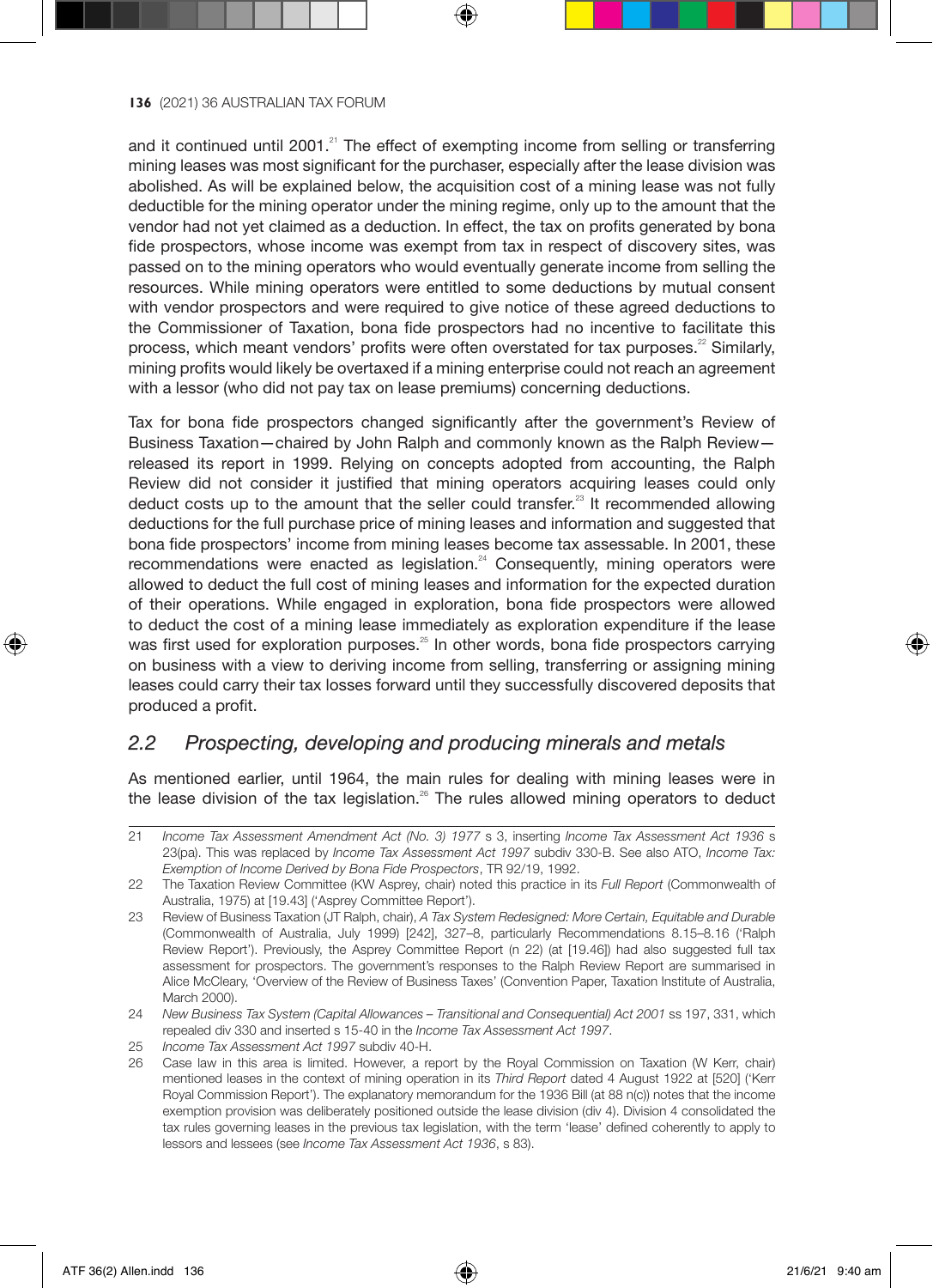the cost of acquiring a mining lease for the unexpired term of the lease.<sup>27</sup> Between 1954 and 1968, if the lessor agreed not to apply the lease division, the mining operator could not deduct the cost of acquiring the lease.<sup>28</sup> From 1968, the mining regime provided an alternative mechanism for deducting costs related to acquiring mining leases. This can be understood with the historical background of the deduction rules for mining leases and mining or prospecting information, which were, explicitly, deductible items under the mining regime at the time.

The original 1915 federal income tax legislation contained a separate regime for mineral and metal mining.<sup>29</sup> It allowed deductions for capital expenditure incurred for plant and developing a mining property, for the estimated number of years of the mining operation.<sup>30</sup> Alternatively, from 1918, taxpayers could deduct some of the income they had used for plant or development, but this was not suitable for taxpayers in a spending stage, as tax losses could only be carried forward for four years.<sup>31</sup> When the income exemption rule was extended to bona fide prospectors of various minerals and metals in 1947, a new deduction rule was also added to the mining regime. It allowed immediate deductions for exploration expenditure on mining tenures to recognise the fact that exploration and prospecting were necessary parts of a mining operator's enterprise.<sup>32</sup> If a mining enterprise had no profits against which to offset immediate deductions for exploration expenditure, their unclaimed deduction was included in the capital expenditure for developing their mining property the next tax year, which could be deducted for the number of years the current or future mining operations related to that project area were expected to continue.<sup>33</sup> Any tax losses due to unprofitable mining operations could be offset against other income, not limited to mining income. $34$  In 1951, the maximum duration of mining operations was deemed to be 25 years. reflecting the general timeframe within which mineral deposits are exhausted.<sup>35</sup>

⊕

<sup>27</sup> *Income Tax Assessment Act 1915* s 14(d); *Income Tax Assessment Act 1922* s 16(d); *Income Tax Assessment Act 1936* s 84.

<sup>28</sup> *Income Tax Assessment Act 1936* s 88B.

<sup>29</sup> *Income Tax Assessment Act 1915* s 17. This was replaced by *Income Tax Assessment Act 1922* s 22; *Income Tax Assessment Act 1936* div 10 (which initially contained ss 122–4). Coal mining was excluded from the scope of the provision until 1951: see *Income Tax and Social Services Contribution Assessment Act 1951* s 16.

<sup>30</sup> A 'mining property' refers to mineral or metal deposits: see *Kerr Royal Commission Report*, (n 26) [523]; *Asprey Committee Report* (n 22) [19.12]. See also JAL Gunn, *Australian Income Tax Law and Practice: Volume 5* (Butterworths, 11th ed, 1975) [122/01].

<sup>31</sup> See *Income Tax Assessment Act 1915* s 17, as amended by *Income Tax Assessment Act 1918* s 12. This was replaced by *Income Tax Assessment Act 1922* s 22(c) and *Income Tax Assessment Act 1936* s 124 and ultimately, removed by the restructure of the mining regime under *Income Tax Assessment Act (No. 2) 1968*. The historic development of the mining regime was surveyed in JA Timbs, 'Historical Survey of the Mining Provisions of Commonwealth Income Tax Legislation' in the *Asprey Committee Report* (n 22) 164; CT Gibbons, 'Recent Development in Taxation of the Mining and Petroleum Industries' (1977) 1(1) *Australian Mining and Petroleum Law Journal* 123.

<sup>32</sup> *Income Tax Assessment Act 1947* s 20, inserting *Income Tax Assessment Act 1936* s 123AA.

<sup>33</sup> *Income Tax Assessment Act 1947* s 19, replacing *Income Tax Assessment Act 1936* s 122. Previously, capital expenditure was deductible for the number of years mining operations had been underway. However, it became apparent that this approach was ineffective because tax losses were allowed to be carried forward for only four years. The new section included deductions for the number of years remaining in a mining operation. See Explanatory Memorandum, Income Tax Assessment Bill 1947, cl 19.

<sup>34</sup> Offsetting tax losses against income from non-mining income was allowed from 1928 onwards: see *Income Tax Assessment Act 1928* s 10.

<sup>35</sup> Commonwealth, *Parliamentary Debates*, Senate, 27 November 1951, 2719–22 (Spooner).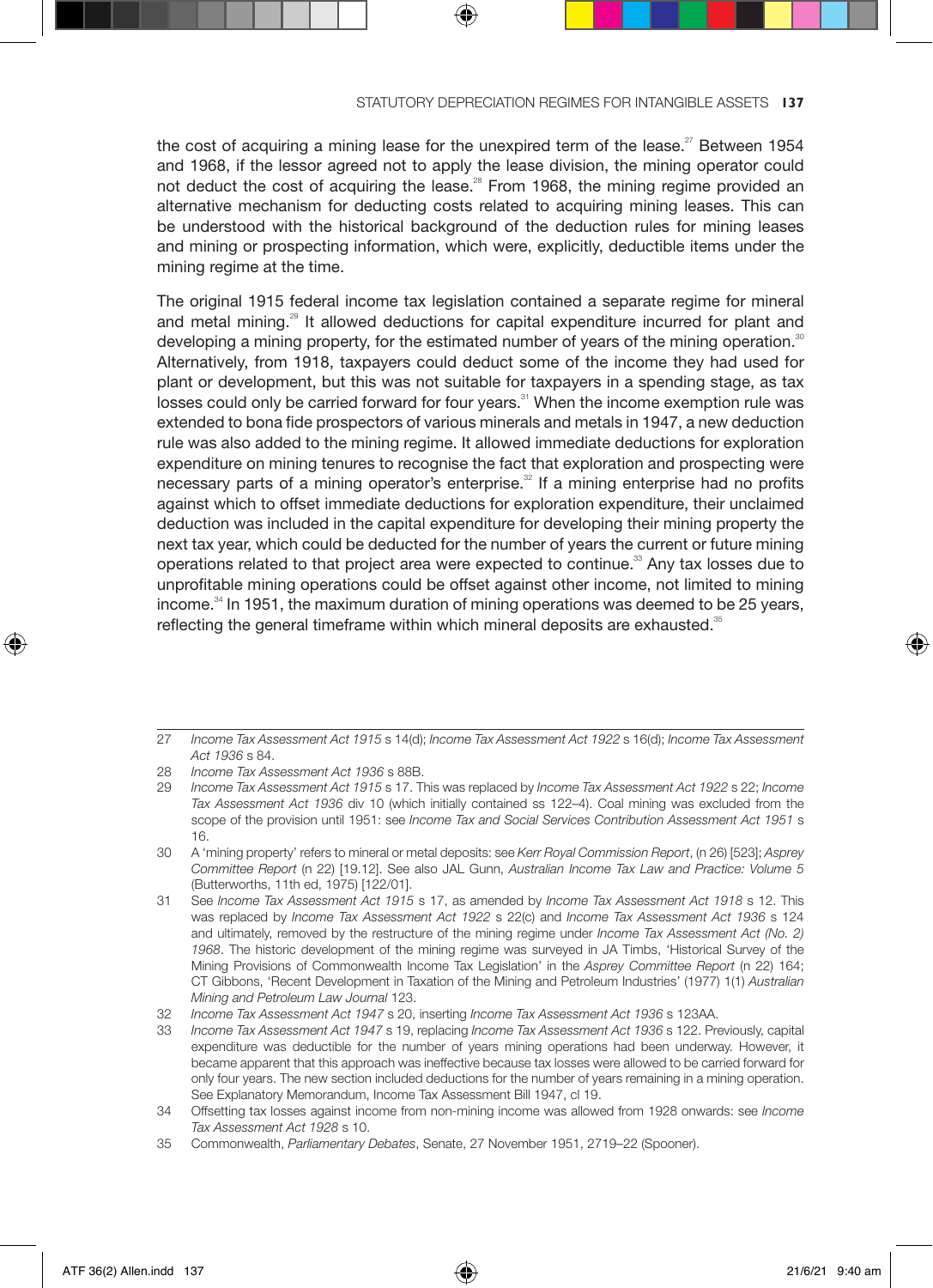In 1968, the mining regime was modified in response to ambiguity in the deduction categories for capital expenditure.<sup>36</sup> Mining and prospecting rights and information were explicitly listed as deductible items. $37$  The acquisition cost of mining or prospecting rights was deductible up to the amount that the vendor had not yet claimed as a deduction, which was required to be specified in a notice to the Commissioner of Taxation.<sup>38</sup> In this regard, mining and prospecting information was treated the same way as mining and prosecting rights, and value could be shifted between them.<sup>39</sup> Bona fide prospectors, whose profits from selling, transferring or assigning mining leases was tax exempt, could also transfer exploration expenditure. Unlike capital expenditure, exploration expenditure was not itemised.<sup>40</sup> However, this time, the option to claim immediate deductions on income used for developing a mining property was removed from the rules.

The mining regime underwent several more changes in the next few decades, most notably, increased concessions through tax deductions. Previously, tax concessions had generally been provided by exempting certain types of income. For example, from 1924, income relating to gold mining operations was exempt from tax.<sup>41</sup> From 1955, income from uranium mining was exempt.<sup>42</sup> In 1942, when there was a shortage in mineral production due to World War II, mining profits were also made partially exempt from tax.<sup>43</sup> Over time, this temporary exemption was extended to encourage exploration and development of base metal and rare mineral resources.<sup>44</sup> The uranium income exemption rule was removed in

- 36 The landmark case on this issue was *FCT v Broken Hill Pty Co Ltd* (1969) 120 CLR 240, which dealt with various expenses. The acquisition cost for the right to explore, for example, was not a capital expenditure because exploration was preliminary to mining operations. See also *Mount Isa Mines Ltd v FCT* (1954) 92 CLR 483, in which the court said 'development' in the phrase 'development of the mining property' did not embrace prospective work. Preparatory expenditure for mining operations included payment to a leaseholder for inducing the surrender of their lease with a view to obtaining a mining lease from the government, compensation paid for disturbing the surface of the land and feasibility study expenditure: see *Utah Development Co v FCT* (1975) 5 ATR 334; *Griffin Coal Mining Co Ltd v FCT* (1990) 21 ATR 819; Andrew Nelson, Basil Mistilis and Shigeaki Inoue, 'Exploration Issues' (Conference Paper, Taxation Institute of Australia, 17 October 2012).
- 37 *Income Tax Assessment Act (No. 2) 1968* s 17, replacing *Income Tax Assessment Act 1936* s 122A. Mining and prospecting rights and information were mentioned in s 122A(1)(d)), which is equivalent to the current ss 995-1(1), 40-730(8), *Income Tax Assessment Act 1997*.
- 38 *Income Tax Assessment Act 1936* s 122B. See the notice requirement for deductions in *QCT Resources Ltd v FCT* (1997) 36 ATR 184 (reimbursement to the vendor for removing overburdened work-in-progress at a strip mine); *Cyprus Mines Corporation v FCT* (1978) 36 FLR 295 (no consent obtained from the vendor who carried on mining operations). A balancing adjustment was allowed upon abandonment of a tenement: see *Esso Australia Resources Ltd v FCT* (1998) 84 FCR 541 (technical and professional services, options, rentals, legal fees, stamp duties and licence fees).
- 39 Chu and Lonergan claimed the market value of information also depended on the market value of other critical mining assets such as mining rights, plant and equipment: Hung Chu and Wayne Lonergan, 'The Value of Mining Information and Its Tax Implications' (2013) 48(2) *Taxation in Australia* 96. See also the *Asprey Committee Report* (n 22) [19.45].
- 40 *Income Tax Assessment Act 1936* s 122J. Bona fide prospectors were allowed to immediately deduct exploration expenditure under the general deduction rule for revenue outgoings: *Esso Australia Resources Ltd v FCT* (1998) 84 FCR 541. Further, see ATO, *Income Tax: Mining Exploration and Prospecting Expenditure*, IT 2642, 1991, [6].
- 41 *Income Tax Assessment Act 1922* s 14(1)(la) was inserted by *Income Tax Assessment Act 1924* s 3(b) and replaced by *Income Tax Assessment Act 1936* ss 23(o), 23C (for gold miners and eligible gold marketing companies, respectively). See *Parker v CT* (1953) 90 CLR 489.
- 42 Under s 23D of the *Income Tax Assessment Act 1936*, as inserted by the *Income Tax and Social Services Contribution Assessment Act 1955* s 4, exempt income must be derived by sale to or to a purchaser approved by the Commonwealth of Australia.
- 43 *Income Tax Assessment Act 1936* s 23A, as inserted by *Income Tax Assessment Act (No. 2) 1942* s 6.
- 44 *Income Tax and Social Services Contribution Assessment Act (No. 2) 1953* s 4 substituted s 23A of the *Income Tax Assessment Act 1936*. See *Mount Isa Mines Ltd v FCT* (1976) 6 ATR 334; *Ravenshoe Tin Dredging Ltd v FCT* (1966) 116 CLR 81.

⊕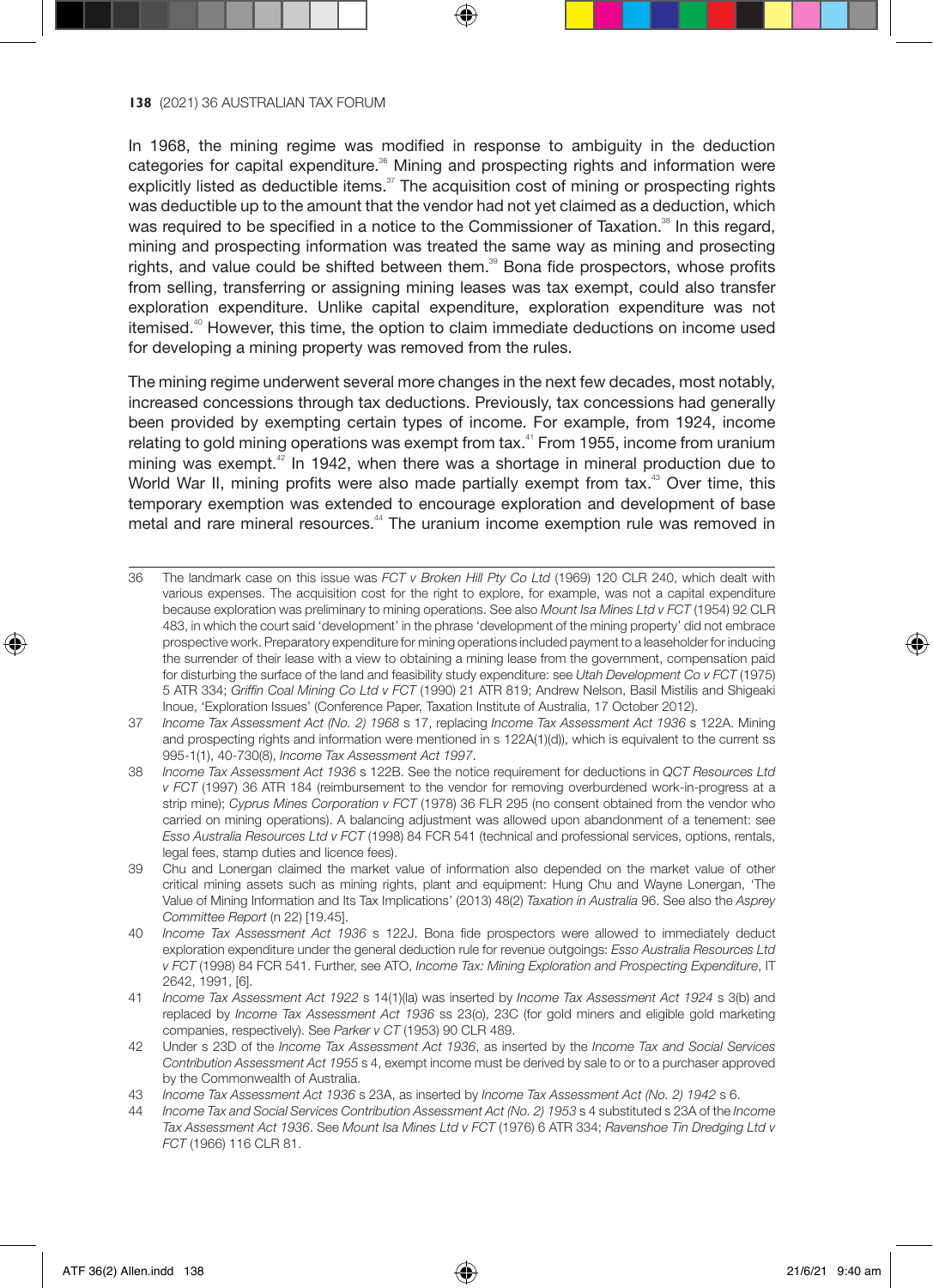1969 and mining profits from selling uranium became subject to the partial exemption rule,  $45$  which was also abolished in 1974. $46$ 

Following these changes to the tax exemption rules, amendments were also made to the deduction rules under the mining regime. The first, in 1974, allowed deferral of exploration expenditure to the next tax year, or later years, until net mining income was available after deducting capital expenditure.<sup>47</sup> The second change came two years later, permitting capital expenditure deductions for mining operations over five years, a significant reduction from the previous maximum of 25 years. $48$  In the early 1980s, it was increased to six years, $49$  then to 10 years.<sup>50</sup> From 1984, exploration expenditure was allowed to be offset against income from any source.<sup>51</sup> The tax exemption for gold mining income was eventually abolished in 1988, $52$  in response to the government's May 1988 economic statement. In this statement, it was argued that the gold mining industry was largely owned by foreign corporations and exempting them from tax, while Australian-owned mining operations were being fully taxed on their profits, only diminished Australia's economic returns.<sup>53</sup>

In 1990, the tax regime for mining was extended further to include quarrying operations. $54$ Previously, coal mining had been excluded due to coal deposits being close to the surface of land<sup>55</sup> and, similarly, questions being raised about whether the mining regime applied to open pit and surface mining.<sup>56</sup> Adding quarrying operations to the regime removed this ambiguity, albeit in a slightly modified manner. Unlike other mining operations, capital expenditure for quarries was deductible for the estimated number of years of operation or 20 years (instead of 10 years), whichever was less, on the presumption that quarries would last longer than mines and were situated close to urban areas. In the same year, one more change was made to the deduction rules to allow an immediate deduction for regional exploration expenditure in the grassroots stage, removing the requirement to explore only on existing mining tenures.<sup>57</sup>

- 47 *Income Tax Assessment Act (No. 2) 1974* s 28, amending *Income Tax Assessment Act 1936* s 122J.
- 48 *Income Tax Assessment Amendment Act (No. 3) 1976* s 14, inserting *Income Tax Assessment Act 1936* s 122DB, which applied to expenditure incurred between 18 August 1976 and 30 April 1981.
- 49 *Income Tax (Assessment and Rates) Amendment Act 1981* s 13, inserting *Income Tax Assessment Act 1936* s 122DD, which applied to expenditure incurred between 1 May 1981 and 18 August 1981.
- 50 *Income Tax Laws Amendment Act (No. 3) 1981* s 14, inserting *Income Tax Assessment Act 1936* s 122DF, which applied to expenditure incurred from 19 August 1981 onwards. Section 122DG was inserted (by *Income Tax Assessment Amendment Act 1983* s 27) to fix the technical deficiency in the 10-year deduction rule.
- 51 *Income Tax Assessment Amendment Act (No. 4) 1984* s 16, amending *Income Tax Assessment Act 1936* s 122J.
- 52 *Taxation Laws Amendment Act (No. 5) 1988* ss 9(b), 10, inserting the words 'subject to Division 16' in ss 23(o), 23C of the *Income Tax Assessment Act 1936.* Division 16, which was also inserted by this Act, gave effect to the termination of the exemption for gold mining income from 1 January 1991.
- 53 Paul Keating (Treasurer), *Economic Statement May 1988* (Parliament of Australia, 25 May 1988) 85–6.
- 54 *Taxation Laws Amendment Act (No. 2) 1990* s 22, which inserted subdiv 10-B into Pt III of the *Income Tax Assessment Act 1936*.
- 55 The exclusion was lifted by *Income Tax and Social Services Contribution Assessment Act 1951* s 16. See n 29 and accompanying text.
- 56 See, eg, *NSW Associated Blue-Metal Quarries Ltd v FCT* (1956) 94 CLR 509; *North Australian Cement Ltd v FCT* (1969) 119 CLR 353; cf. *North Australian Cement Ltd v FCT* (1989) 20 ATR 1058. See also *ICI Australia Ltd v FCT* (1972) 127 CLR 529 (pumping brine from underground was characterised as mining operations).
- 57 *Taxation Laws Amendment Act (No. 3) 1991* s 43, amending *Income Tax Assessment Act 1936* s 122J. See also Matthew Popham, 'The Income Tax Considerations Faced by Junior Explorers' (Seminar Paper, Tax Institute of Australia, 29 February 2012; 18 September 2012).

⊕

<sup>45</sup> *Income Tax and Social Services Contribution Assessment Act (No. 2) 1961* s 2 amended s 23D of the *Income Tax Assessment Act 1936*. The provision was repealed by *Tax Laws Amendment (Repeal of Inoperative Provisions) Act 2006* s 47.

<sup>46</sup> *Income Tax Assessment Act (No. 2) 1974* s 5, repealing *Income Tax Assessment Act 1936* s 23A.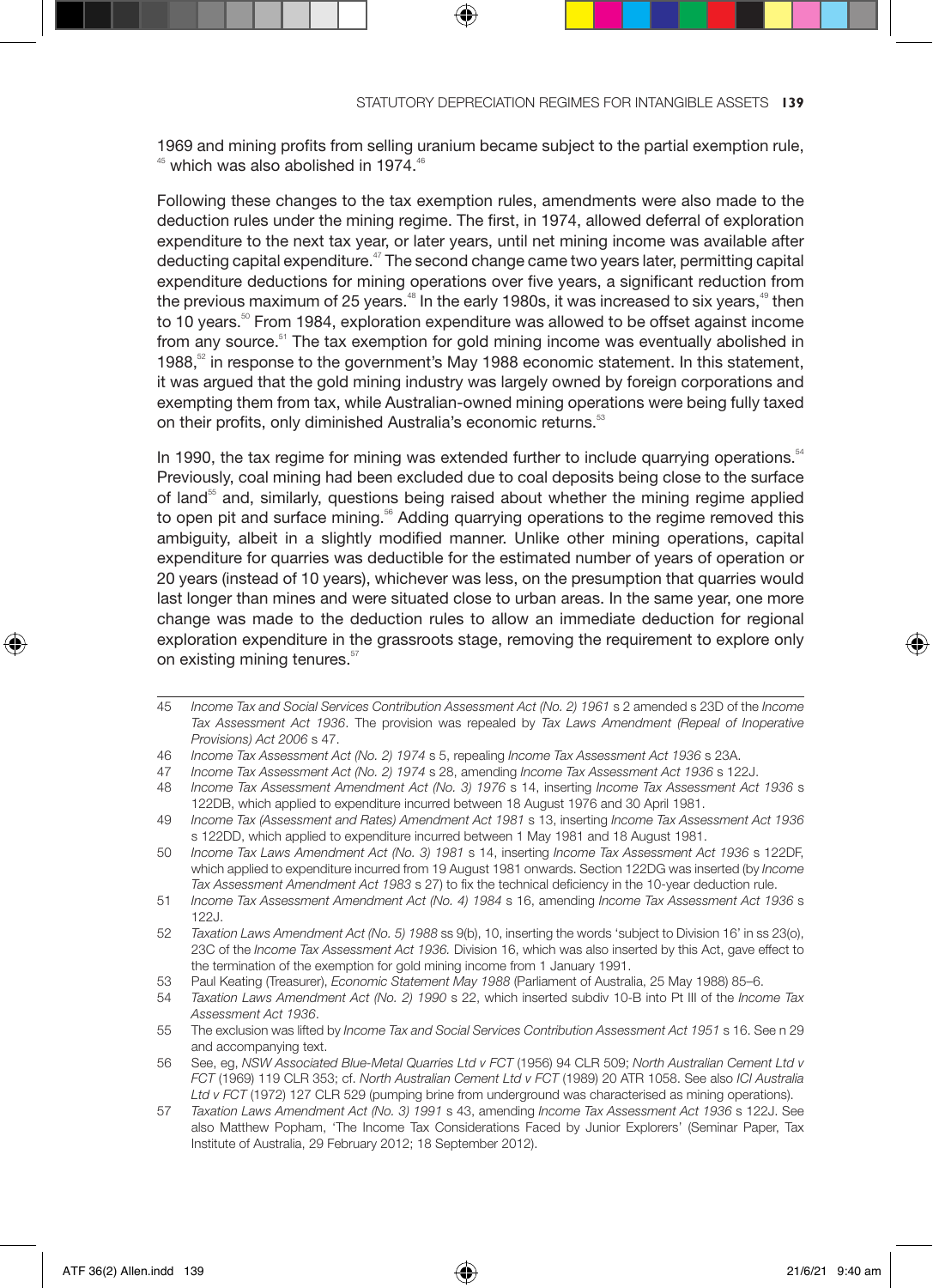By the mid-1990s, after being heavily modified over the previous 60 years, the *Income Tax Assessment Act 1936* was rewritten to a large extent in 1997. The mining and quarrying regime was incorporated into the new version of the Act.<sup>58</sup> The main aim of the rewrite was to improve readability. Accordingly, while the content of the new mining and quarrying provisions did not change substantially, they were restructured. The rules were rearranged to reflect the different stages of mining and quarrying operations. For example, subdivision 330-A applied to the exploration stage and allowed taxpayers to claim immediate deductions for exploration expenditure including mining, quarrying or prospecting rights acquired from a government authority. Subdivision 330-C applied to the development and production stage and allowed taxpayers to deduct capital expenditure relating to a specific mining property, for up to 10 years for mining operations or 20 years for quarrying operations. Under subdivision 330-C, the amount the purchaser could deduct for second-hand rights or information was limited to what the vendor had not yet claimed as a deduction and had agreed to transfer to the purchaser (under subdivision 330-B).

As noted earlier, the rule exempting bona fide prospectors' mining lease income from tax was abolished in 2001. Relying on standard accounting practice concerning sunk costs, and as a matter of practicality, the 1999 Ralph Review had recommended that immediate deductions for exploration expenditure continue.<sup>59</sup> However, this caused serious inconsistencies in the way mining assets and assets in other industries were taxed. $\degree$  After the Ralph Review, in 2001, the mining regime was dissolved and the tax rules relating to mining and quarrying were moved to a different part of the Act, to consolidate the various depreciation rules under the new uniform capital allowance system.<sup>61</sup> Mining, prospecting and quarrying rights and information were identified as separate 'depreciating assets'.<sup>62</sup> deductible for the number of years mining or quarrying operations were expected to continue. $<sup>63</sup>$  If mining operations were expected to last for 30 years, the deduction period</sup> was 30 years, unless the mining, quarrying or prospecting rights included a 21-year statutory limit that could not be extended or renewed, in which case the statutory period of 21 years applied.<sup>64</sup> Also, for both mining and quarrying operations, respectively, the old 10- and 20 year statutory limits on deductions were also removed to allow deductions on capital expenditure for the entire estimated life of a project.<sup>65</sup>

65 *Income Tax Assessment Act 1997* subdiv 40-I (including 'mining capital expenditure', as detailed in s 40-860). See also Recommendation 8.9 in the *Ralph Review Report* (n 23); James Macky and Praneel Nand, 'Project Pools' (Conference Paper, Tax Institute of Australia, 15–17 October 2014).

⊕

<sup>58</sup> *Income Tax Assessment Act 1997* div 330.

<sup>59</sup> *Ralph Review Report* (n 23) 167 [243], 327.

<sup>60</sup> Ibid 326, in particular, Recommendation 8.15. Note that from 1988 onwards, plant and articles used in the resource industry were depreciable in the same manner as plant and articles in non-resource industries: *Taxation Laws Amendment Act (No. 4) 1988* ss 48–9, amending *Income Tax Assessment Act 1936* ss 122A, 124AA.

<sup>61</sup> The *New Business Tax System (Capital Allowances) Act 2001* effectively repealed the mining regime in div 330 and repositioned the tax rules in various parts in div 40 of the *Income Tax Assessment Act 1997*.

<sup>62</sup> *Income Tax Assessment Act 1997* ss 40-30(2)–(3), 40-290(5). A tenement could not be divided into the right to explore and the right to produce: *Mitsui and Co (Australia) Ltd v FCT* (2011) 86 ATR 258. In 2013, geothermal exploration rights and geothermal information were added to s 40-30(2)(ba)–(bb). Immediate deductions became available for geothermal exploration expenditure (s 40-730) and proceeds from selling geothermal exploration information were made exempt (s 15-40, which is still in effect). However, due to a change of government, the funding source for the new deduction mechanism, the mineral resources rent tax, ceased and the new deduction rules lasted for only two years. Since then, no further tax incentive has been provided for shifting from non-renewable energy to renewable energy. See *Tax Laws Amendment (2012 Measures No. 6) Act 2013*; *Minerals Resource Rent Tax Repeal and Other Measures Act 2014*.

<sup>63</sup> *Income Tax Assessment Act 1997* ss 40-30(5), 40-105(4); Explanatory Memorandum, New Business Tax System (Capital Allowances) Bill 2001, [1.49], [1.114]–[1.117].

<sup>64</sup> *Income Tax Assessment Act 1997* s 40-95(8).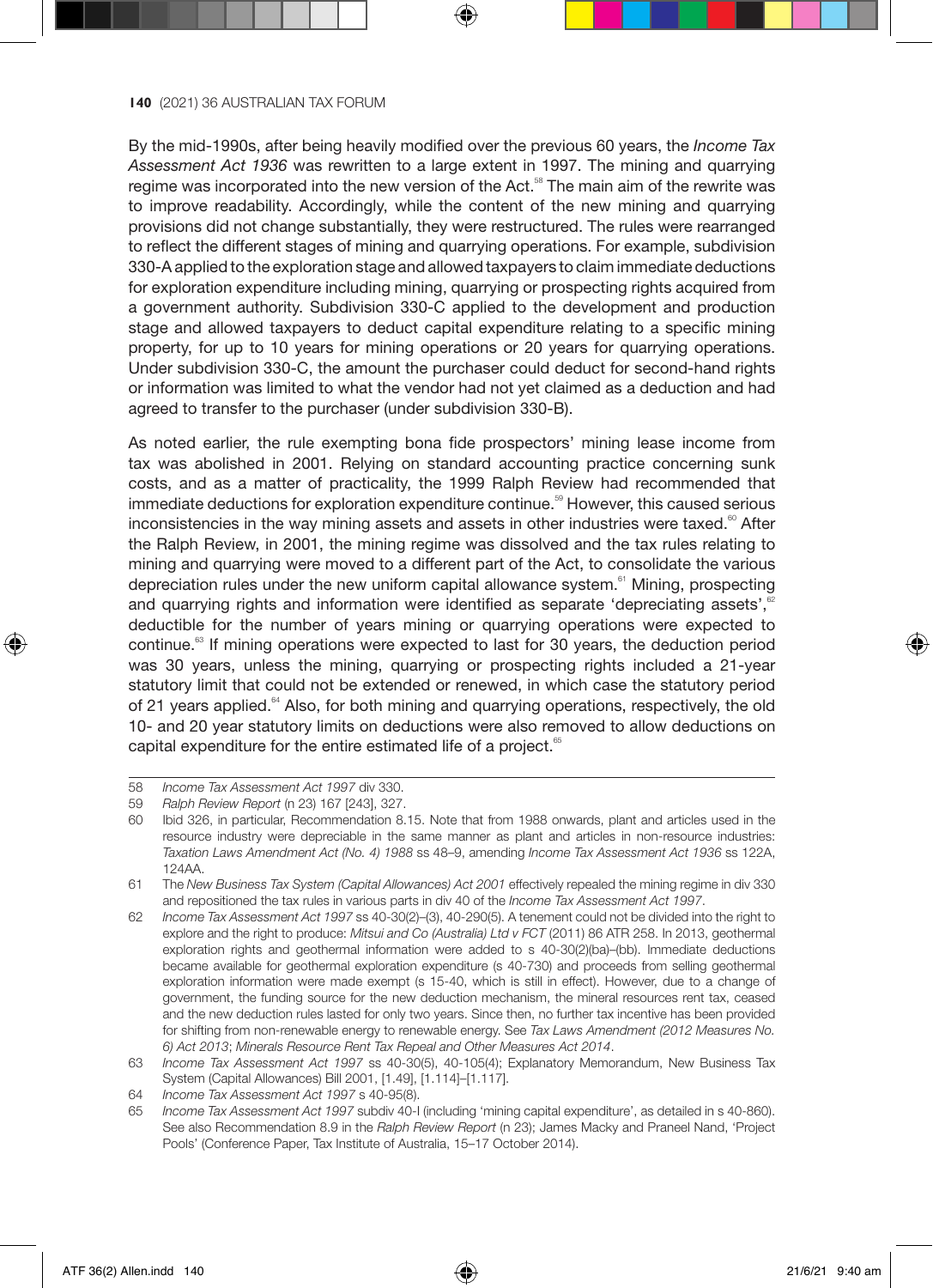A problem soon emerged with these changes. Previously, rights and information acquired on the market were treated as part of capital expenditure for developing a mining property. Deductions were limited to exploration expenditure that the vendor had *actually* expended,<sup>6</sup> but had not yet deducted, and agreed to transfer to the purchaser. However, the term 'depreciating assets' did not specifically refer to market transfer of mining, prospecting or quarrying rights or information. This encouraged some taxpayers to utilise the immediate deduction rule for exploration expenditure, which was allowed in the year in which the asset was first used, consistent with when depreciation began under the new uniform allowance regime (whereas previously, depreciation began when expenditure was incurred).

In 2003, the depreciation period for mining, prospecting and quarrying rights and information was deemed to be the life of the relevant mine, petroleum field or quarry, whether it was proposed or already existed.<sup>68</sup> However, this was insufficient to prevent rights and information transferred on the market from being mischaracterised as exploration expenditure and eroding the tax base through unjustified deductions. To address the issue, the government amended the legislation again in  $2014.^{\circ\circ}$  The amended rule, which is still in force today, made no substantial changes to the depreciation period for mining, prospecting and quarrying rights and information relating to a specific mine, petroleum field or quarry, but it allowed immediate deductions in only three circumstances: when rights or information were acquired from a government authority; when geophysical or geological data was acquired from another entity that specialised in mining, quarrying or prospecting information; or when the taxpayer had contributed to the cost of creating the mining, quarrying or prospecting information.<sup>70</sup> Other rights and information (first used for exploration) transferred on the market are typically deemed depreciable for 15 years.<sup>71</sup> A taxpayer could write off the book value before the 15-year period expired if exploration activities ceased but a clawback fee could be charged if exploration recommenced. $72$ The following year, further provisions were introduced for interest realignment and 'farm-

<sup>66</sup> See *Pratt Holdings Proprietary Ltd v FCT* (2013) 94 ATR 251.

<sup>67</sup> *Income Tax Assessment Act 1997* subdiv 40-H.

<sup>68</sup> Initially, s 40-95(7) of the *Income Tax Assessment Act 1936* was modified by *Tax Laws Amendment Act (No. 4) 2003* to insert items 11–13. To ensure depreciation was limited to straight line depreciation (i.e. not on a declining balance basis), the items were removed and s 40-95(7) was rewritten in s 40-95(10)-(11). See Explanatory Memorandum, Tax Laws Amendment (2007 Measures No. 2) Bill 2007, [1.20].

<sup>69</sup> See Wayne Swan (Deputy Prime Minister and Treasurer) and Penny Wong (Minister), *Budget Measures 2012– 13: Budget Paper No 2* (Commonwealth of Australia, 14 May 2013) 36–7; JB Hockey (Treasurer) and Arthur Sinodinos (Assistant Treasurer), 'Restoring Integrity in the Australian Tax System' (Joint Media Release, 6 November 2013); Explanatory Memorandum, Tax and Superannuation Laws Amendment (2014 Measures No. 3) Bill 2014, [1.6].

<sup>70</sup> *Income Tax Assessment Act 1997* s 40-80(1)–(1AA); Explanatory Memorandum, Tax and Superannuation Laws Amendment (2014 Measures No. 3) Bill 2014, [1.9], [1.15].

<sup>71</sup> *Tax and Superannuation Laws Amendment (2014 Measures No. 3) Act 2014* sch 1 ss 3, 5, replacing s 40-95(10) with s 40-95(10)–(10A); inserting s 40-95(12) of the *Income Tax Assessment Act 1997*. See also Claire Nicholson, 'Limiting the Immediate Tax Deduction for Exploration Expenditure' 33 *Australian Resources Energy Law Journal* 297. A shorter period than 15 years is only possible if a mine is proposed in relation to the rights or information.

<sup>72</sup> *Income Tax Assessment Act 1997* s 40-295(1A)-(1B).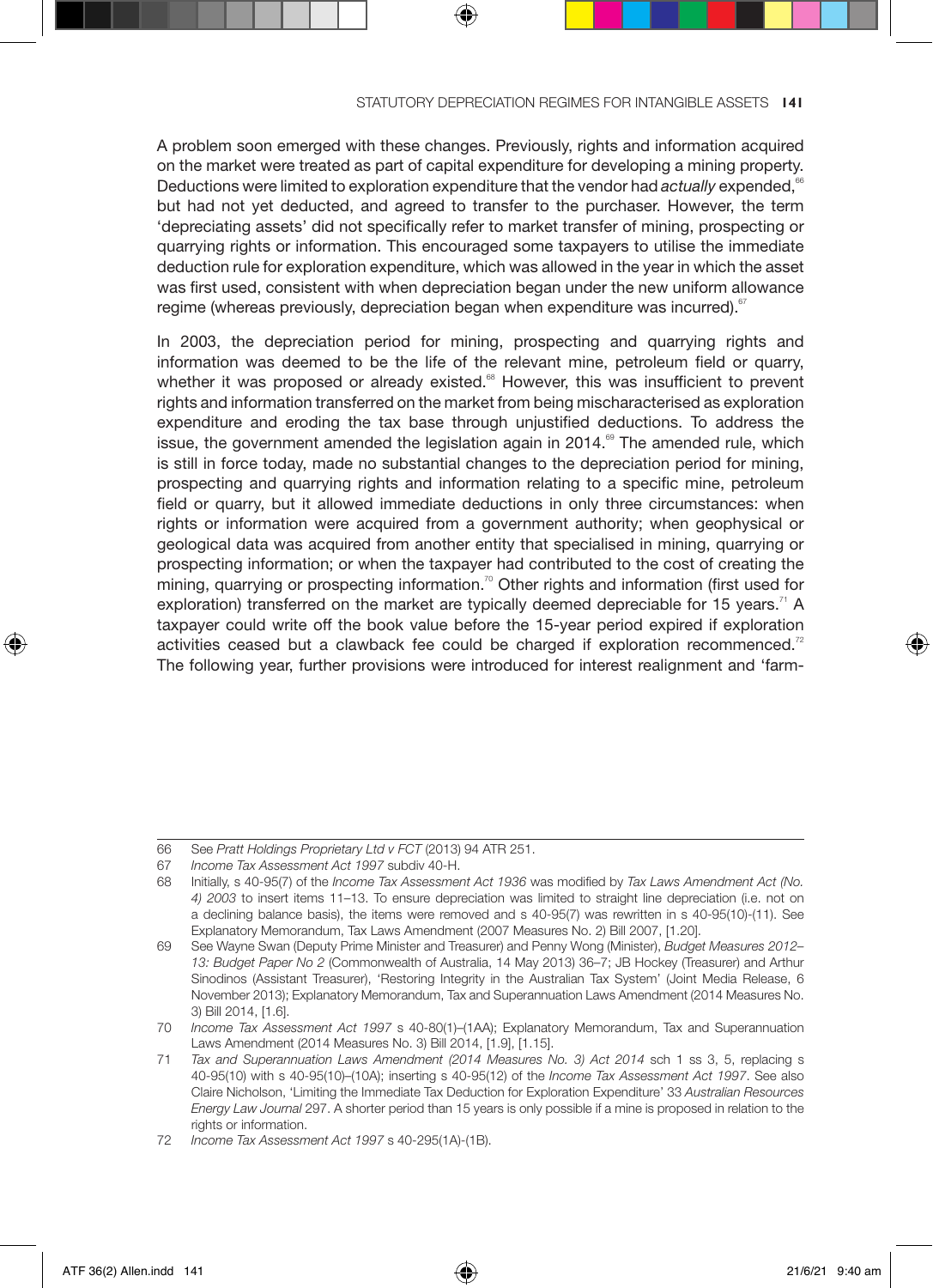in, farm-out' arrangements to remove tax-induced penalties arising from the 15 year depreciation rule. $73$ 

As it currently stands, the new 15-year depreciation rule is not consistent with contemporary accounting standards and tax policy principles alike, particularly neutrality. Although it can be difficult to determine whether to capitalise costs, accounting practice requires that, consistent with the way tangible assets are treated for tax purposes, capitalisation should only occur when a future benefit is expected. In contrast, the cost of acquiring mining, prospecting or quarrying rights and information (for a project at the exploration stage) is deductible over 15 years even if the rights would last for five years or if they are being used in early-stage exploration activities. The start date for depreciation on these intangible assets—that is, when they are first used or held for use—is also inconsistent with other costs attributable to a resource project which begin depreciating from the year in which the project commences.<sup>74</sup> It seems using standard accounting practice to determine the deduction time of mining, prospecting or quarrying rights and information would be more logical and make tax simpler for taxpayers in the resource industry, who are predominately external financial reporting entities.

## *2.3 Petroleum exploration and extraction*

The original mining regime did not apply to petroleum operations. A separate regime existed for petroleum prospecting and production, in parallel to the mining regime, between 1939 and 1997. The petroleum and mining industries share many features, including the significant sunk costs involved in exploration and prospecting and the capital outlays required for to produce resources commercially. In the 1930s, interest in petroleum production grew significantly around the world. Canada and New Zealand introduced tax concessions for the petroleum industry. Similarly, Australia introduced new tax incentives to encourage local petroleum operations, allowing taxpayers to claim immediate deductions on capital expenditure, offset against petroleum income, $7<sup>5</sup>$  which provided immediate cash flow and tax deferral benefits that could be reinvested. This mechanism lasted for nearly 35 years, until 1974, when it became apparent that highly profitable petroleum enterprises were paying relatively little tax and the petroleum regime was revised to align more closely with the mining regime. $76$ 

It appears that the old lease division in the tax legislation did not apply to the petroleum industry. Tax reforms undertaken in 1963 confirmed that costs associated with purchasing prospecting or mining rights and information were immediate deduction items under the

75 *Income Tax Assessment Act 1939* s 4, inserting *Income Tax Assessment Act 1936* s 123A; Commonwealth, *Parliamentary Debates*, House of Representatives, 21 September 1939, 962–4 (Spender).

⊕

<sup>73</sup> *Tax and Superannuation Laws Amendment (2015 Measures No. 2) Act 2015* sch 1. The previous administrative practice can be found in ATO, *Miscellaneous Taxes: Application of the Income Tax and GST Laws to Immediate Transfer Farm-Out Arrangements*, MT 2012/1, 2012; ATO, *Miscellaneous Taxes: Application of the Income Tax and GST Laws to Deferred Transfer Farm-Out Arrangements*, MT 2012/2, 2012. See also Ian Murray, 'The Tax Treatment of Farmouts: Do Rulings MT 2012/1 and MT 2012/2 Chart a Path to Revenue Nirvana or Hades?' (2013) 42(1) *Australian Tax Revenue* 5; Jonathon Leek and Peter Jarosek, 'The Resource Joint Venture' (Conference Paper, Tax Institute of Australia, 17–19 October 2012); David Young, 'Hot Tax Issues for Resource Companies Contract Rights and Agreements: Tips and Traps' (Convention Paper, Taxation Institute of Australia, 3 August 2006).

<sup>74</sup> See *Income Tax Assessment Act 1997* s 40-860.

<sup>76</sup> Commonwealth, *Parliamentary Debates*, House of Representatives, 14 November 1974, 3551 (Crean).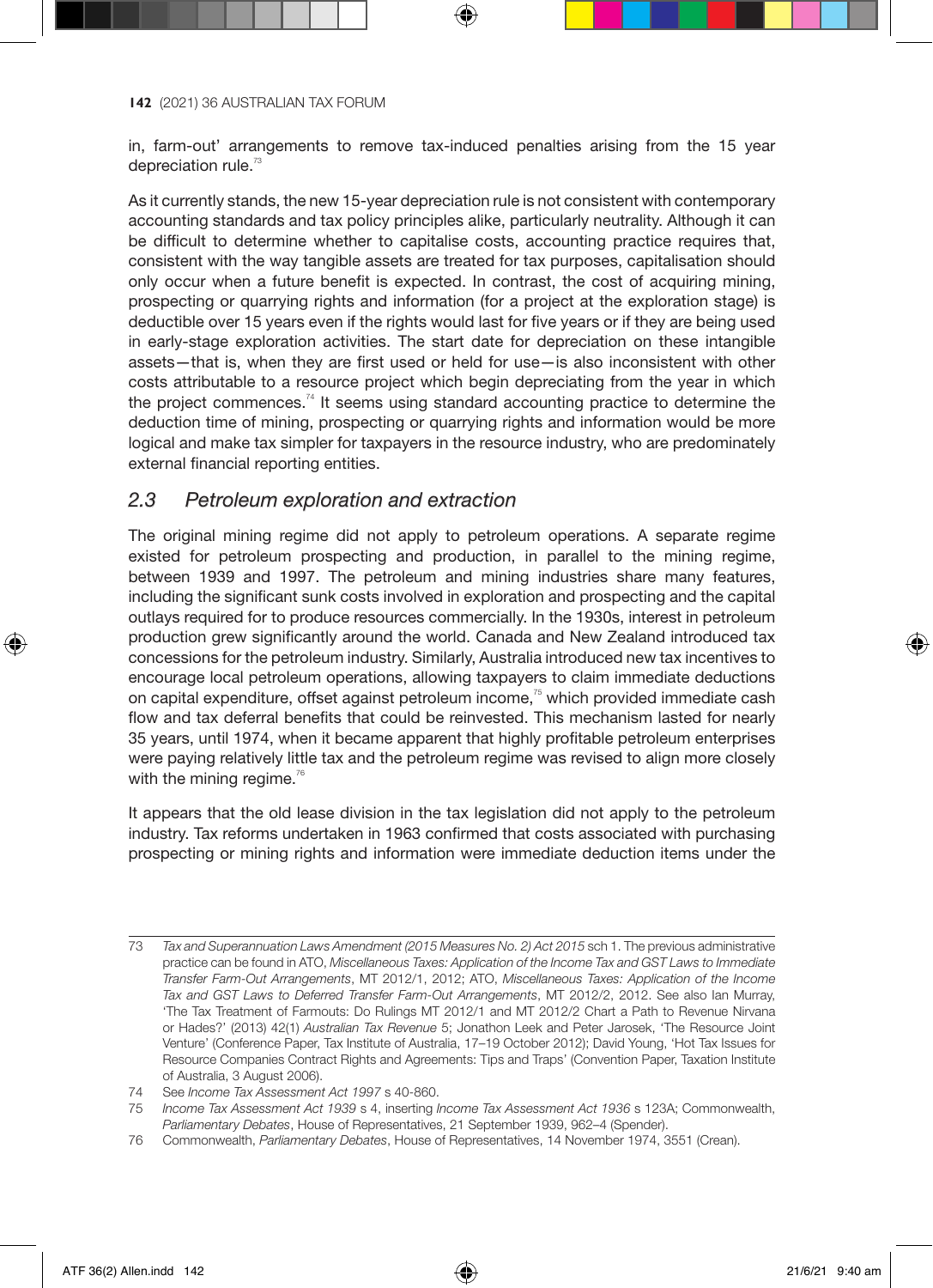petroleum regime. $77$  As was the case under the mining regime, the purchaser of petroleum rights or information was entitled to deduct the acquisition cost only to the extent that the vendor had not already claimed a deduction for exploration expenditure, and the purchaser was required to notify the Commissioner of Taxation of the amount.<sup>78</sup>

Government policy concerning the petroleum industry shifted in the 1970s. In 1974, whereas capital expenditure relating to petroleum operations could previously be fully recouped before tax, it became deductible for the estimated number of years of the operations.<sup>79</sup> Prospecting expenditure became deductible immediately or, if there was insufficient income, expenditure could be deducted in a later year, when the petroleum operations became profitable. From 1976, capital expenditure could be deducted against income from any source, not just petroleum.<sup>80</sup> The depreciation period for capital expenditure on petroleum operations was also changed several times in the 1970s and early 1980s. Set at 25 years in 1974, it was changed to five years in 1976 to align with the mining regime,<sup>81</sup> then to six years for expenditure incurred between 1 May and 18 August 1981, $\frac{82}{1}$  and 10 years for expenditure incurred from 19 August 1981 onwards.<sup>83</sup>

Under the new *Income Tax Assessment Act 1997*, the petroleum regime was merged with the mining regime. The rules discussed above concerning deductions for exploration expenditure, capital expenditure, prospecting rights and information for mining became applicable to petroleum, although unlike mining prospectors, petroleum prospectors' proceeds from selling, transferring or assigning rights have never been exempt from tax. Mining and prospecting rights and information were defined as depreciating assets under the uniform capital allowance regime in the new Act, which included rights and information used in petroleum operations.<sup>84</sup> Later, in 2003, the depreciation period for petroleum operations was deemed to be the life of an existing or proposed petroleum field.<sup>85</sup> However, an inconsistency arose with late stage prospecting rights and information transferred on the market for the value of existing resources, which were deductible immediately as exploration expenditure. In 2014, the depreciation period for rights and information transferred on the market (except for interest realignment and 'farm-in farmout' arrangements) was set at 15 years if there was no specific petroleum field to which exploration and prospecting expenditure could be attributed.<sup>86</sup> To maintain consistency

<sup>77</sup> *Income Tax and Social Services Contribution Assessment Act (No. 2) 1963* s 46, inserting *Income Tax Assessment Act 1936* div 10AA to provide a clear distinction between the petroleum related rules (div 10AA) and mineral or metal-related rules (div 10). Division 10AA, especially s 124DD(b), listed mining or prospecting rights and information as deductible capital expenditure items.

<sup>78</sup> *Income Tax Assessment Act 1936* s 124DE. It was renumbered as s 124AB when the mining regime was modified by *Income Tax Assessment Act (No. 2) 1974*.

<sup>79</sup> *Income Tax Assessment Act (No. 2) 1974* s 33, replacing *Income Tax Assessment Act 1936* div 10AA.

<sup>80</sup> *Income Tax Assessment Amendment Act (No. 3) 1976* s 27, amending *Income Tax Assessment Act 1936* s 124AH.

<sup>81</sup> *Income Tax Assessment Amendment Act (No. 3) 1976* s 25, inserting *Income Tax Assessment Act 1936* ss 124ADA–124ADB, which applied to expenditure incurred between 18 August 1976 and 30 April 1981.

<sup>82</sup> *Income Tax Assessment Act 1936* ss 124ADC–124ADD, as inserted by *Income Tax (Assessment and Rates) Amendment Act 1981* s 19.

<sup>83</sup> *Income Tax Assessment Act 1936* ss 124ADF–124ADE, as inserted by *Income Tax Laws Amendment Act (No. 3) 1981* s 26. Section 124ADG was inserted by *Income Tax Assessment Amendment Act 1983* s 36, to fix the technical deficiency in the 10-year deduction rule.

<sup>84</sup> *Income Tax Assessment Act 1997* s 40-30(2)(a)-(b).

<sup>85</sup> The amendment by *Tax Laws Amendment Act (No. 4) 2003*, as rewritten in s 40-95(10)-(11) of the *Income Tax Assessment Act 1997*. See n 68 and accompanying text.

<sup>86</sup> *Income Tax Assessment Act 1997* ss 40-80(1)–(1AA), 40-295(1A)-(1B): see nn 70,72.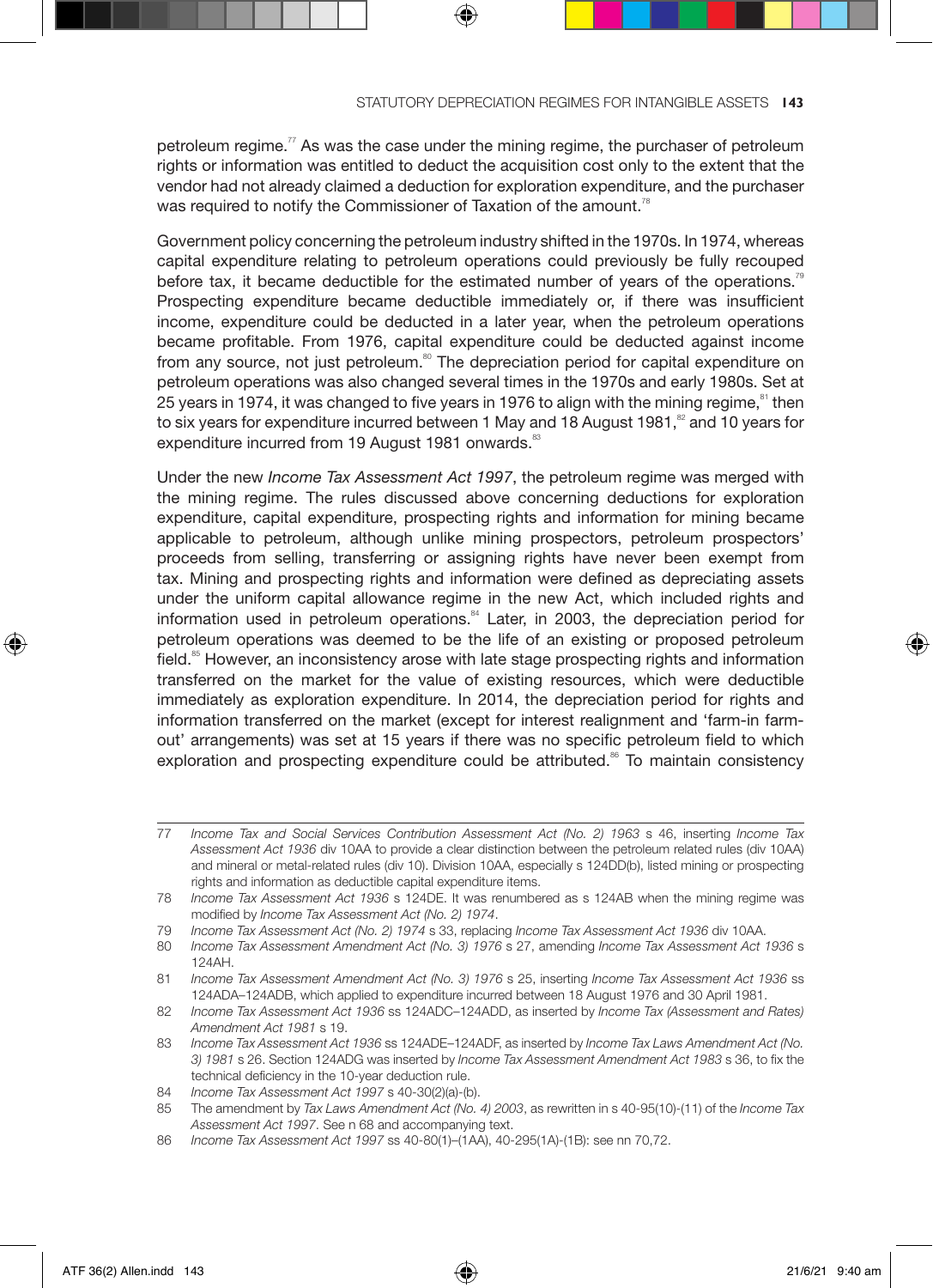within the tax system, a balancing adjustment for costs previously written off was subject to the same clawback fee that applied to mining and quarrying rights and information.<sup>8</sup>

In retrospect, it was arbitrary to set the depreciation period for petroleum rights and information at 15 years, because mining or prospecting rights and information can legitimately be acquired for exploration activities. A neutral income tax policy, as reflected in standard accounting practice, requires costs to be capitalised based on the probability of future economic benefits. Sunk costs from exploration activities should be written off immediately, whereas capitalised costs for an expected future economic benefit should be deductible over time, from when that benefit begins to diminish.

# 3 Patents, registered designs and copyrights

Although in Australia's early history, intellectual property played a smaller role in generating business profits than it did in the latter half of the 20th century, it still played an important role. Even prior to federation, the colonies had intellectual property legislation in place. Commonwealth patents legislation was enacted in 1903, followed by copyright and trademarks laws in 1905. A law concerning registered designs was enacted in 1906. Shortly after World War II, in recognition of the important role research played in creating intellectual property that contributed to the nation's long-term economic growth, Australia introduced tax concessions to support scientific research activities.<sup>88</sup> However, the first cost recognition mechanism for depreciating intellectual property did not come until the 1950s.

In 1955, the Commonwealth Committee on Rates of Depreciation (AH Hulme, chair) was commissioned to investigate the depreciation deduction rules in the existing tax legislation. It found that the rules were limited to tangible assets, while patent rights and similar intangible rights, particularly registered designs and copyrights, which were akin to plant or articles, were not depreciable for tax purposes.<sup>89</sup> It also found that some taxpayers were paying five times more to deduct royalty payments immediately, when it would be more economical for them to enter into a licence arrangement or purchase the rights to intellectual property outright instead.<sup>80</sup> In 1956, the government adopted the Committee's recommendation to introduce new depreciation deductions, allowing deductions for the costs involved in securing patents, registered designs and copyrights on a straight line depreciation basis.<sup>91</sup> When the capital gains tax regime was introduced in 1986, the cost of acquiring other types of intangible assets like trademarks, plant breeders' rights, circuit layouts and non-wasting forms of intellectual property became recognised as capital losses upon expiry or early disposal.

⊕

<sup>87</sup> See n 73 and accompanying text.

<sup>88</sup> It can be found in s 73A of the *Income Tax Assessment Act 1936*, as inserted by *Income Tax Assessment Act 1946* s 11. In 1986, a separate R&D regime was legislated by *Income Tax Assessment Amendment (Research and Development) Act 1986* s 7, inserting *Income Tax Assessment Act 1936* s 73B. From 2010, all R&D concessions are provided through tax credits: see *Tax Laws Amendment (Research and Development) Act 2011* and *Income Tax Rates Amendment (Research and Development) Act 2011*.

<sup>89</sup> Commonwealth Committee on Rates of Depreciation (AS Hulme, chair), *Report of the Commonwealth Committee on Rates of Depreciation* (Commonwealth of Australia, 1955) 19–20.

<sup>90</sup> Ibid [140].

<sup>91</sup> *Income Tax and Social Services Contribution Assessment Act (No. 3) 1956* ss 9, 20, inserting s 68A (for outright deductions); div 10B (for depreciation deductions) into the *Income Tax Assessment Act 1936*.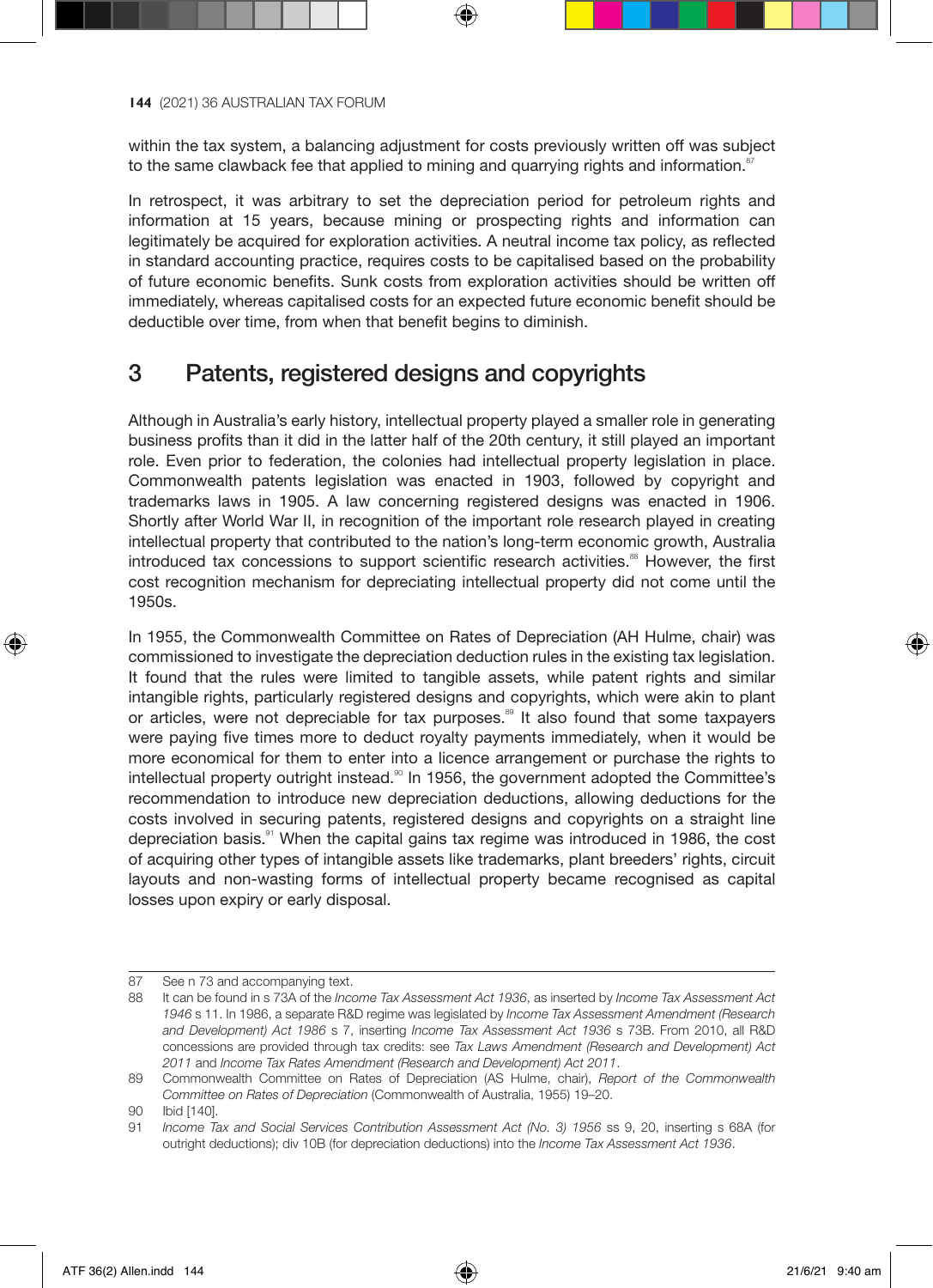The depreciation deduction rule for patents, copyrights and registered designs has evolved over time as a result of various reforms to the tax legislation and standardisation of the capital allowance system. While the tax laws concerning depreciable intellectual property were last reviewed in 2001,<sup>32</sup> ongoing changes have been made under intellectual property laws and the two systems sometimes conflict. For example, the effective life of a petty patent is six years under the tax laws, despite the fact that petty patents can no longer be granted in Australia. $\frac{30}{2}$  Currently, the depreciation period for registered designs is 15 years under the tax laws whereas under the intellectual property laws, the statutory protection period is five years and can be extended to 10 years. For tax purposes, copyrights are depreciable for either the statutory protection period or 25 years, whichever is shorter. However, under intellectual property laws, the copyright protection period is the life of the author plus 70 years. $94$  These inconsistencies are problematic but can be resolved simply by aligning depreciation periods to match the period for which the rights to depreciable intellectual property have been granted. It is important to note, as will be discussed in more detail later, that costs for developing or acquiring film copyrights should be treated differently because since 1978, the government has provided support to the Australian film industry through accelerated deductions and later, tax credits, referred to as 'tax offsets' in Australia.

## *3.1 Depreciation deductions for intellectual property*

The original deduction rules applied to acquisition costs associated with registered patents, copyrights and designs recognised by statute, collectively referred to in the legislation as 'units of industrial property'.<sup>95</sup> The deduction rules also distinguished between three types of expenses: the initial costs incurred to establish ownership of intellectual property, such as registration and filing for extension; 'development costs', meaning any expenses involved in producing intellectual property that had not previously been deducted; and acquisition costs for patents, copyrights or registered designs already developed. An outright deduction was allowed for the first type of expense, despite the fact that it related to the acquisition of a long-term wasting asset. $96$  However, this concession was small, given the relatively low costs involved in most cases. Capital expenses incurred in the course of creating intellectual property was depreciable over the legal life of the property, with a minimum annual write-off of either £50 (later, \$100) or a pro rata amount based on the costs yet to be deducted. $97$  Taxpayers who bought a second hand unit of industrial

93 See *Patents Amendment (Innovation Patents) Act 2000*.

⊕

<sup>92</sup> *New Business Tax System (Capital Allowances) Act 2001*.

<sup>94</sup> *Copyright Act 1968* s 33.

<sup>95</sup> *Income Tax Assessment Act 1936* div 10B, as inserted by *Income Tax and Social Services Contribution Assessment (No. 3) Act 1956*. Originally limited to rights granted under Australian laws, the rules relating to depreciable units of industrial property were expanded to include similar rights granted under foreign laws: see *Taxation Laws Amendment Act 1991* s 28, amending *Income Tax Assessment Act 1936* s 124K. In *Primary Health Care Ltd v CT* (2010) 186 FCR 301, copyrights recognised by common law did not include rights in patient records transferred as part of the acquisition of medical practices. See also *Krampel Newman Partners Pty Ltd v CT (No 2)* (2003) 126 FCR 561 (copyrights in cinematograph films). Different types of intellectual property are discussed in Sean Van Der Linden, 'Intangibles: Tax Tips and Traps' (Seminar Paper, Taxation of Institute of Australia, 10 October 2006); Anthony Bradica, 'Intellectual Property: Traps & Opportunities' (Convention Paper, Taxation Institute of Australia, 6 October 2006; Mark Macrae, 'Taxation of Virtual Property' (2008) 11(5) *Tax Specialist* 324 ('Taxation of Virtual Property').

<sup>96</sup> *Income Tax Assessment Act 1936* s 68A, as inserted by *Income Tax and Social Services Contribution Assessment (No. 3) Act 1956* s 9. It was amended by *Income Tax Assessment Amendment Act (No. 3) 1984* s 20 to allow apportionment of expenditure partly incurred for income producing purposes.

<sup>97</sup> *Income Tax Assessment Act 1936* s 124M(2).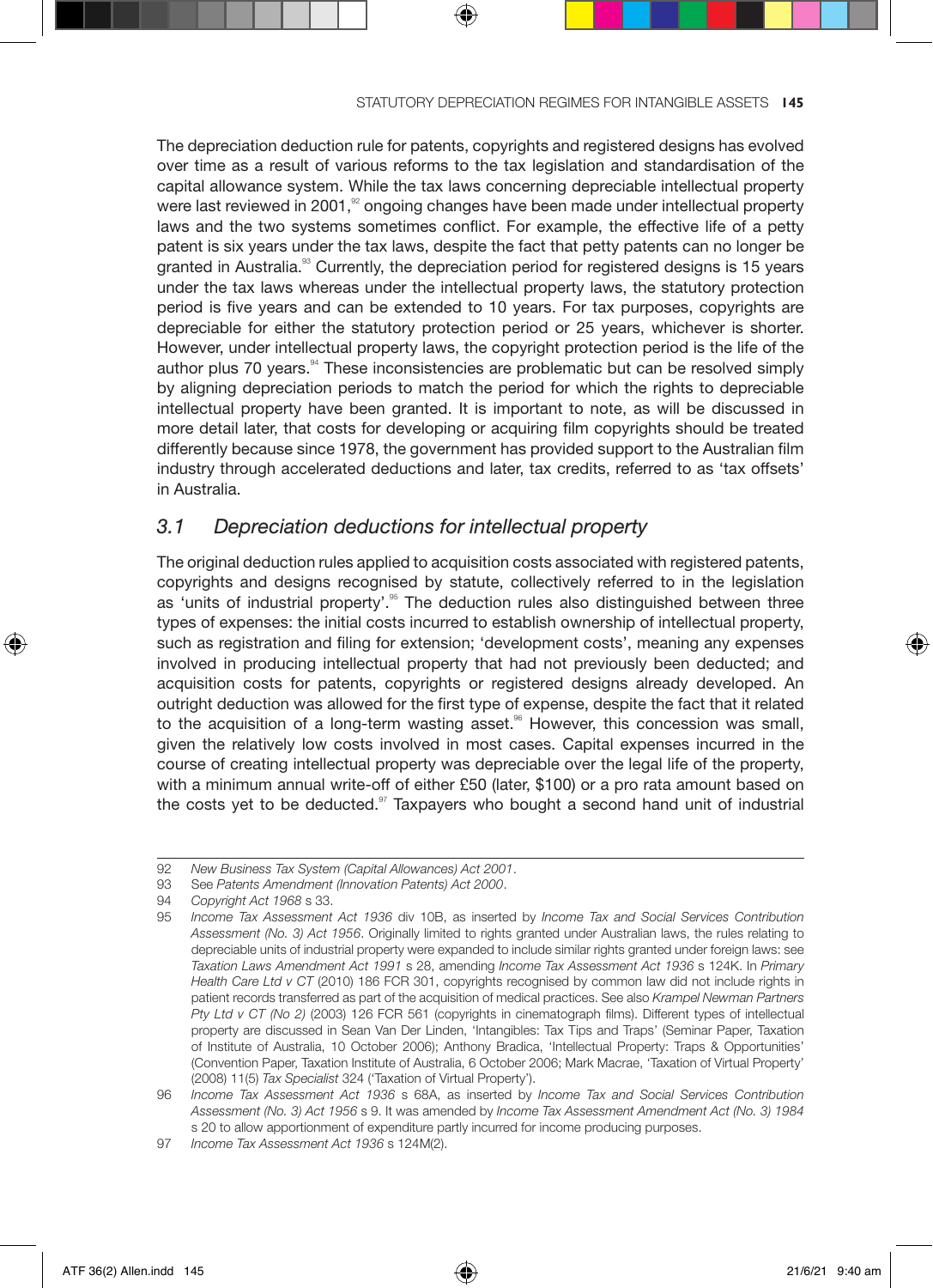property could also deduct the acquisition cost over the remaining statutory protection period or, in the case of a licence, the licence term.<sup>88</sup>

For vendors selling intellectual property rights, profits in excess of the depreciated book value were assessed using a balancing adjustment. The balancing adjustment rules in the intellectual property write-off regime were similar to the rules for depreciable tangible plant and equipment. Sales for less than the written-down value would give rise to a deductible loss, while excess depreciation, revealed by a sale for more than written-down value, was corrected by treating the excess as taxable income. In contrast, from 1985, the balancing adjustment rules for tangible assets corrected excess depreciation only up to the original acquisition cost and any profit greater than that remained untaxed until capital gains tax was required.<sup>99</sup>

The rules applied differently to 'partial disposals' of intellectual property, where taxpayers derived gains from intellectual property rights they still held.<sup>100</sup> Examples of partial disposals included licensing arrangements, compensation paid by the government for exercising its power to use a patented invention and any award of damages a taxpayer received for infringement of intellectual property rights. In effect, the proceeds from partial disposals were treated as balancing adjustments, offset against the value yet to be depreciated. Proceeds greater than the written down value of the property were an untaxed capital gain.<sup>101</sup> Proceeds were not treated as royalty substitutes and in the case of licensees, acquisition costs for intellectual property rights could be written off over the length of the licence term. Deemed consideration rules applied to non-arm's length transfers of intellectual property. In the case of a payment above market value, the transaction was deemed to take place at market value. A sale by the original owner was also deemed to be at market value. The sale value for a subsequent owner was deemed to be the original owner's costs.<sup>102</sup> If the property was sold in a non-arm's length transfer for less than market value, the Commissioner of Taxation had the power to adjust the transfer value.<sup>103</sup>

In the revised depreciation rules in the *Income Tax Assessment Act 1997*, the term 'industrial property' was renamed 'intellectual property'.<sup>104</sup> The effective life periods prescribed in the Act were also revised to align with intellectual property laws. The depreciation period for patents was updated from 16 years to 20 years and the period for petty patents from one year (which previously, could be extended by five years) to six years.<sup>105</sup> The effective life of registered designs was set at 15 years.<sup>106</sup> The effective life of copyrights was either 25 years or the remaining rights period, whichever was shorter. The Commissioner's discretion with respect to the effective life of copyrights, which had been inserted into the legislation in 1956, was removed due to uncertainty about the statutory protection period in cases of joint authorship.<sup>107</sup> Partial disposals were renamed 'partial realisations' and the written-

⊕

<sup>98</sup> *Income Tax Assessment Act 1936* s 124L.

<sup>99</sup> *Income Tax Assessment Act 1936* ss 124N, 124P.

<sup>100</sup> The partial disposal rules were contained in *Income Tax Assessment Act 1936* ss 124V–124Y.

<sup>101</sup> Disposal was at a zero value in *FCT v AusNet Transmission Group Pty Ltd* (2015) 231 FCR 59.

<sup>102</sup> *Income Tax Assessment Act 1936* s 124R(1).

<sup>103</sup> *Income Tax Assessment Act 1936* s 124R(2).

<sup>104</sup> *Tax Law Improvement Act (No. 1) 1998* sch1, inserting into the *Income Tax Assessment Act 1997* div 383 (including a definition in s 995 1(1)). See also the capital gains tax treatment under the former s 104-205 (CGT event K1) of the *Income Tax Assessment Act 1997*.

<sup>105</sup> *Income Tax Assessment Act 1997* s 373-35.

<sup>106</sup> Ibid.

<sup>107</sup> Ibid.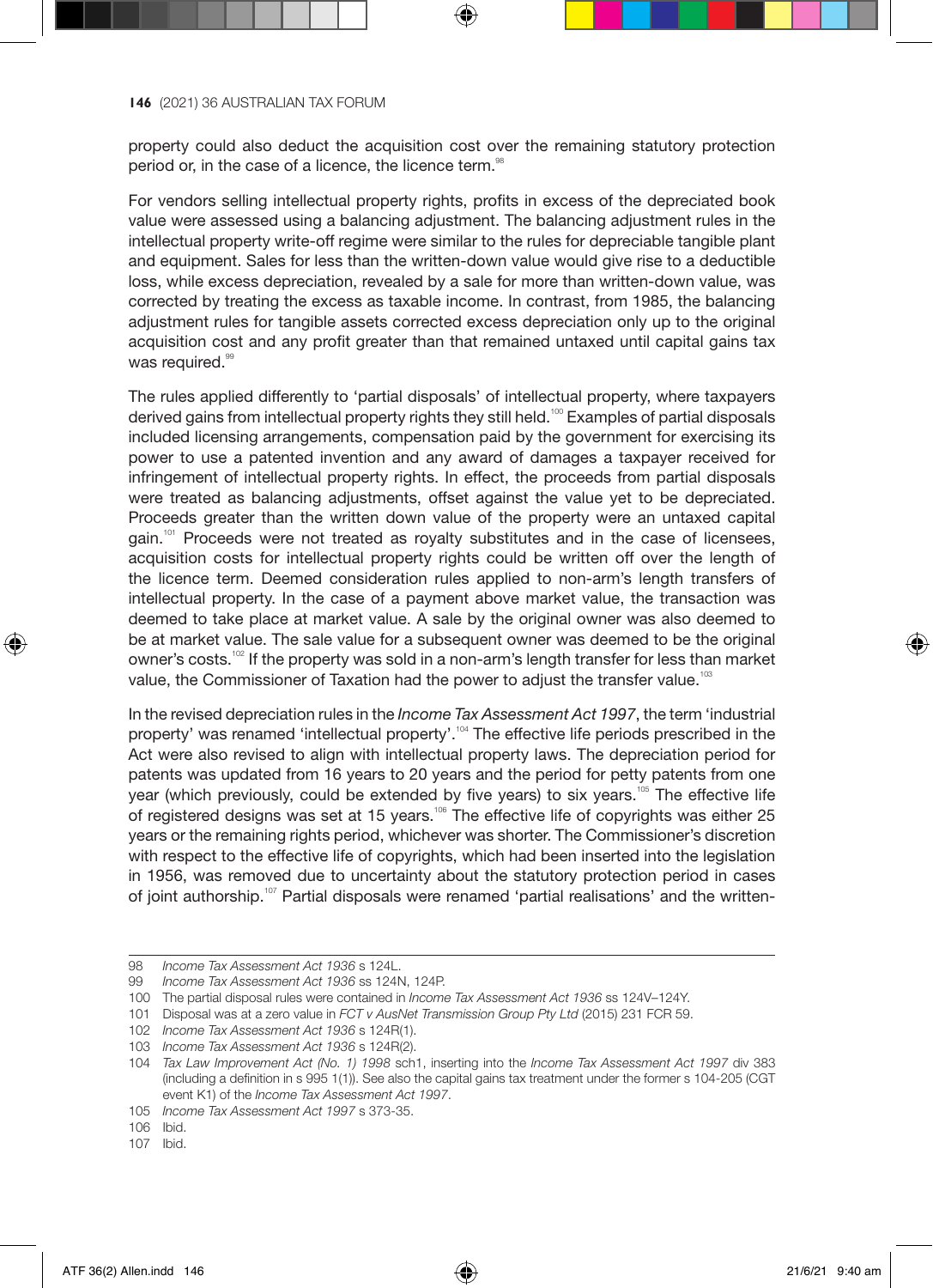down balance available for future deductions was reduced, while proceeds greater than the total amount of expenditure became a taxable capital gain.<sup>10</sup>

The uniform capital allowance regime consolidated the depreciation rules for intellectual property, except for copyrights in films.<sup>109</sup> Again, the depreciation periods were reviewed. The period for an innovation patent was extended to eight years, while the periods for standard patents, petty patents, registered designs and licences that did not relate to copyrights remained unchanged (20 years, six years, 15 years and the licence term, respectively).<sup>110</sup> The approach to partial realisation was renamed 'splitting' and required a balancing adjustment in respect of the disposed part, with the remainder continuing to depreciate for the rest of the depreciation period.<sup>111</sup> It was not until 2001 that a further change to the depreciation rules allowed proceeds from selling intellectual property rights that exceeded the original acquisition cost to be treated as ordinary income under the balancing rules.<sup>112</sup>

Currently, the depreciation regime for intellectual property interacts with various other tax rules, such as the research and development regime, which provides tax credits for expenditure incurred in developing a unit of industrial property.<sup>113</sup> Once expenses are claimed under the tax credit scheme, they cannot be claimed again as deductions under the capital allowance system.<sup>114</sup> The cost of obtaining an intellectual property right relating to a project is deductible over the life of the project.<sup>115</sup> Alternatively, for small and mediumsized businesses, the cost of acquiring intellectual property rights may be used to reduce assessable income in the year in which the property is first used or added to a pool of deductions, as will be discussed in detail below in parts 5 and 6 of this article.<sup>116</sup> Under the current laws, no special immediate write-off rule exists for fees incurred to register or renew intellectual property rights.

- 108 For capital gains tax purposes, granting a licence may be taken as creating contractual or other rights under s 104-35 (CGT event D1) of the *Income Tax Assessment Act 1997* or as a cancellation, surrender or similar termination of ownership of an asset under s 104-25 (CGT event C2,which applies before CGT event D1 in the *Income Tax Assessment Act 1997*). Under s 115-25 of the Income Tax Assessment Act 1997, the partial exemption on the gain does not apply to the former but does apply to the latter. See also Taxation of Virtual Property (n 95); Daniel Sydes, 'Tax Consequences of Disposing of Intellectual Property' (2012) 15(4) *Tax Specialist* 196.
- 109 *New Business Tax System (Capital Allowances) Act 2001* sch 1, inserting *Income Tax Assessment Act 1997* s 40-30(2)(c). The definition of intellectual property is in s 995-1(1), *Income Tax Assessment Act 1997*.
- 110 *Income Tax Assessment Act 1997* s 40-95(7), as inserted by *New Business Tax System (Capital Allowances) Act 2001*.
- 111 *Income Tax Assessment Act 1997* ss 40-115, 40-295(3).
- 112 *New Business Tax System (Capital Allowances) Act 2001* sch 1, inserting *Income Tax Assessment Act 1997* s 40-285. This was recommended in the *Ralph Review Report* (n 23) 318–20, specifically, Recommendation 8.11.
- 113 See n 88. See further Andrew Clements, 'Income Tax Implications of Disposals of Intellectual Property' (1990) 1 *Australian Intellectual Property Journal* 36; Geoff Mann and Michelle Parsons, 'Taxation of Intellectual Property: A Summary of Australian Tax Issues' (2002) 8 *Asia-Pacific Tax Bulletin* 718. Generally, prospecting or mining operations are not considered core research and development activities: see *Income Tax Assessment Act 1997* s 355-25(2); Steve Elias and Aaron Ng, 'Resources 101 Day: The R&D Tax Incentive and Compliance for the Resources Sector' (Convention Paper, Taxation Institute of Australia, 18 October 2013).
- 114 *Income Tax Assessment Act 1997* s 355-715 (in div 355, providing refundable tax offsets for eligible taxpayers with a turnover of less than \$20 million and non-refundable tax offsets for all other eligible taxpayers). See also Maria Lui and James Macky, 'Commercialising Intellectual Property – A Taxing Initiative?' (2002) 6(1) *Tax Specialist* 10 ('Commercialising Intellectual Property').
- 115 *Income Tax Assessment Act 1997* s 40-840(2).
- 116 *Income Tax Assessment Act 1997* subdiv 328-D, s 40-82.

⊕

♠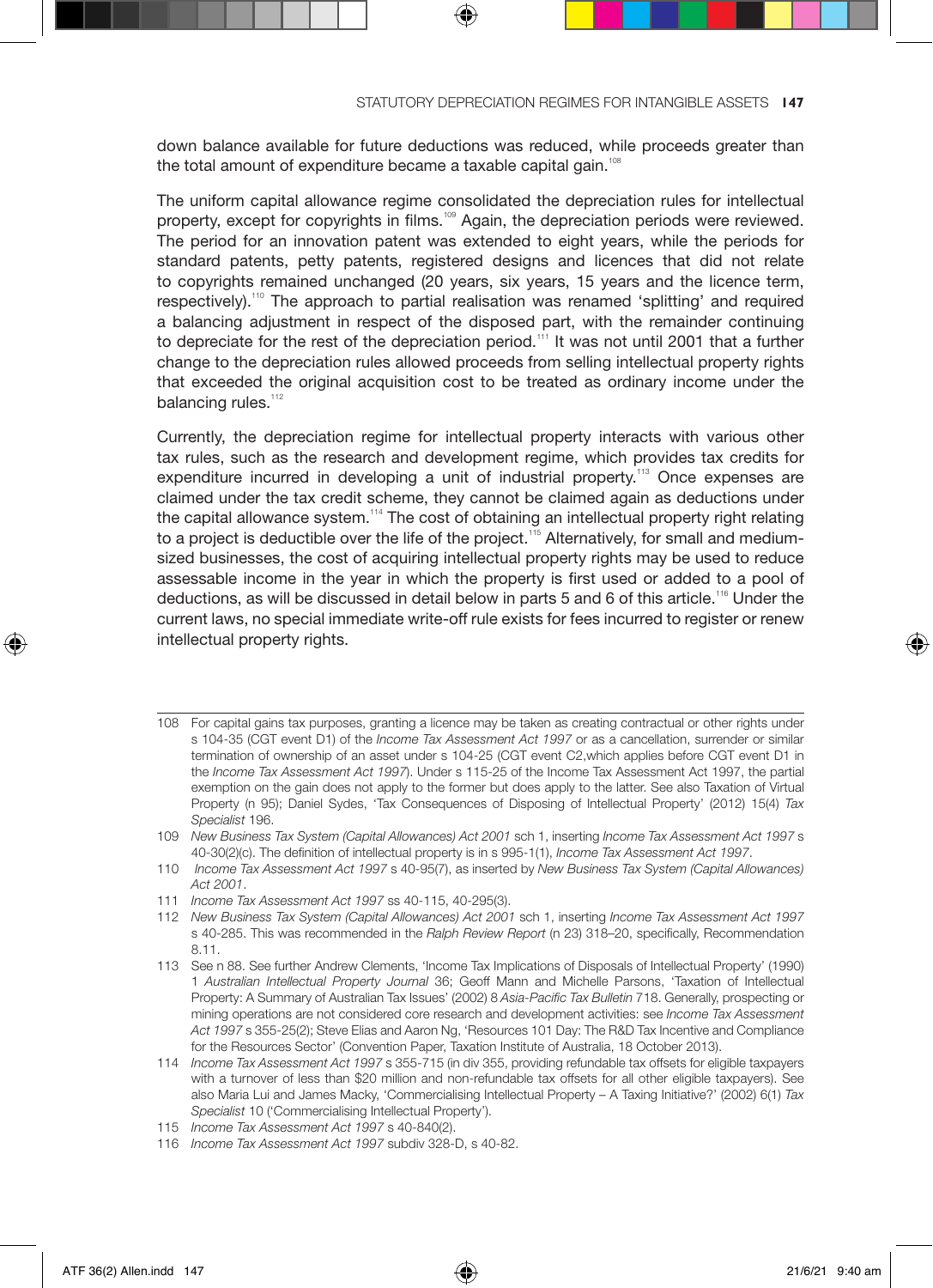In 2015, the government proposed that taxpayers be allowed to decide the appropriate depreciation period for their income-producing intellectual property rights.<sup>117</sup> However, the proposal did not pass in the Senate and never became law.<sup>118</sup> Depreciation periods have not been reviewed since 2001 and have become outdated, particularly in light of current intellectual property laws granting protection to registered designs for five years (which can be extended to 10 years) and copyrights for the life of an author plus 70 years, while petty patents are no longer granted in Australia. Now, the 2015 proposal to allow self-assessed effective life periods for intellectual property should be revisited or at least, the arbitrary depreciation periods set by the current legislation should be revised to match the statutory periods for which the rights have been granted.

## *3.2 Tax concessions for Australian film and television*

After World War II, Australia's cultural focus shifted towards establishing a national identity distinct from the British Empire. In 1960, restrictions were imposed on broadcasting imported television content. Throughout the 1960s and 1970s, government policies and new government-funded institutions designed to promote local film and television content continued to evolve. For example, the Australian Film Development Corporation was created in the late 1960s, the Australian Film and Television School in 1973 and the Australian Film Commission in 1975. The tax system was also enlisted to support the Australian film and television industry.

#### *3.2.1 1978–2001: subsidising local content*

The first tax concession specifically for the film and television industry was introduced in 1978.<sup>119</sup> To receive it, taxpayers were required to make their film in Australia and have it certified by the Minister for Home Affairs and Environment as Australian content. Upon certification, film development costs were tax deductible over two years. Also, 50% of the production costs could be deducted each year, beginning when the film first produced income, instead of the 25-year period that applied to capitalised development costs for non-film copyrights under the industrial property depreciation regime. This initial tax concession was soon followed by an even more generous deduction rule in 1981, which was available to Australian tax residents bearing entrepreneurial risk for producing a feature film, documentary or television drama mini series.<sup>120</sup> The amount of capital expenditure that could be deducted for developing an eligible Australian film was increased to 150%, deductible in the year in which the film copyright was first used to produce income. Meanwhile, any proceeds from the sale or partial disposal of the rights in a film copyright was assessable income.<sup>121</sup> The assessment rule inserted into the tax legislation at this time applied to both the 1978 and the 1981 concessions for film development costs, irrespective of whether money received from a film project was income or capital in character. In effect,

<sup>117</sup> Scott Morrison (Treasurer), 'Tax and Business Incentives to Boost Economic Growth & Jobs' (Media Release, 7 December 2015). Subsequently, this proposal was included in the Treasury Laws Amendment (2017 Enterprises Incentives No 1) Bill 2017 sch 2.

<sup>118</sup> See the Schedule of the Amendment made by the Senate on 5 December 2018 in Treasury Law Amendment (2017 Enterprise Incentives No 1) Bill 2017. This bill was passed by the House of Representatives: see Commonwealth, *Parliamentary Debates*, House of Representatives, 12 December 2019, 12967–8.

<sup>119</sup> *Income Tax Assessment Amendment Act (No. 4) 1978* ss 13–28, amending *Income Tax Assessment Act 1936* div 10B.

<sup>120</sup> *Income Tax Assessment Amendment Act 1981* s 13, inserting *Income Tax Assessment Act 1936* div 10BA. Investment costs were deductible if they were subsequently spent on producing a film (*FCT v Faywin Investments Pty Ltd* (1990) 22 FCR 461) but marketing activities were not considered part of film production (*Gross v FCT* (1999) 85 FCR 270).

<sup>121</sup> *Income Tax Assessment Amendment Act 1981* s 4, inserting *Income Tax Assessment Act 1936* s 26AG.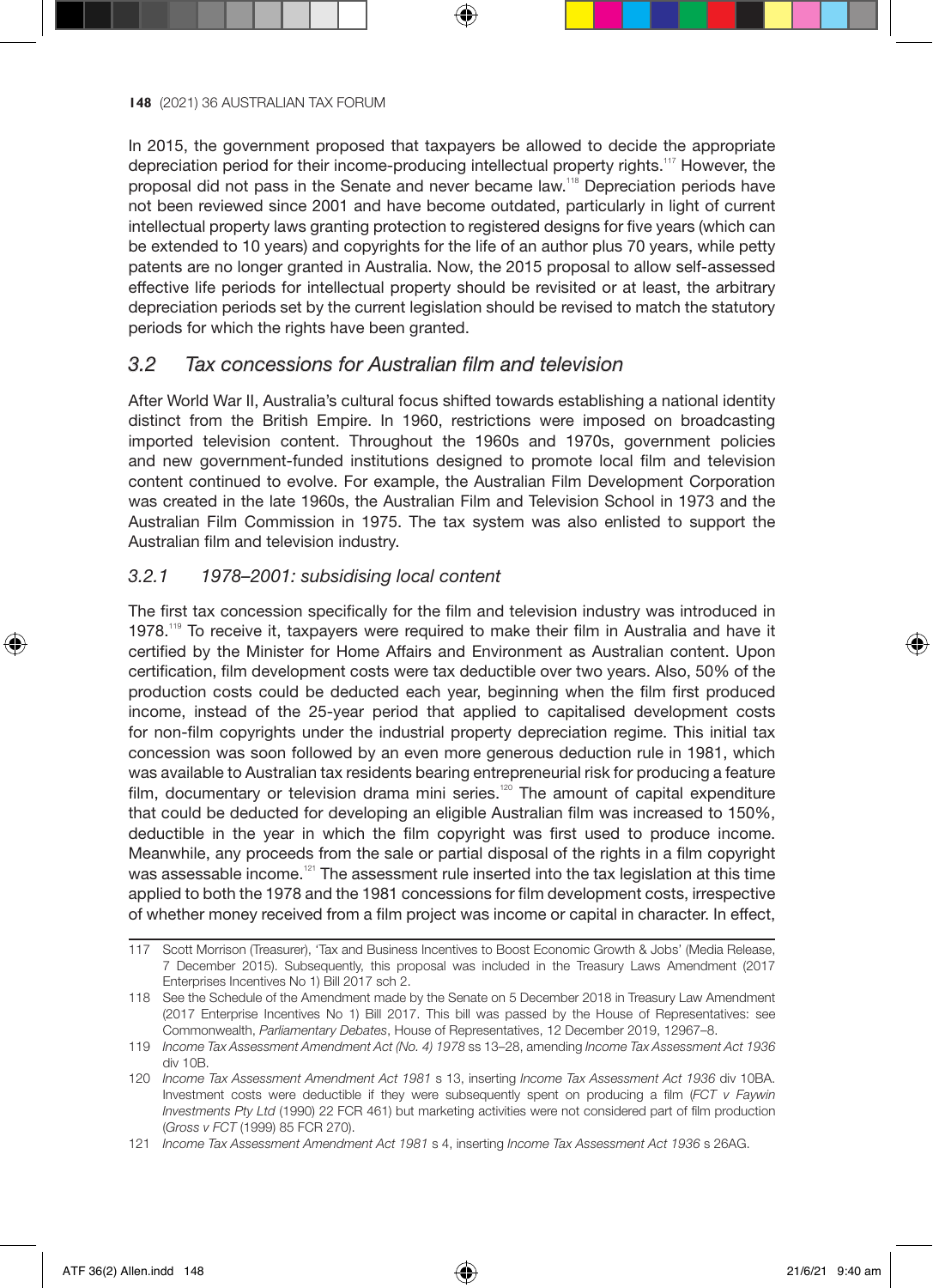this meant a tax on capital gains, even before the new capital gains tax regime was added to the legislation.<sup>122</sup> The overall tax effect was exceedingly favourable to the industry. At that time, the top marginal tax rate of 60% applied to taxable income exceeding \$34,478 (for the 1980-81 income year). It means that individual taxpayers could receive an immediate tax refund of \$90 on the \$100 invested in a film, whereas any profits were half exempt. There was no incentive to produce a good film that would sell; the film could make a loss and the investor would still make a profit.

To increase the financial incentive for making profitable films, 50% of the net assessable income derived from a film copyright transaction was exempt from tax, in addition to the 150% deduction rule.<sup>123</sup> In 1983, the 150% deduction rule was extended again to allow immediate deductions for capital expenditure if a film was expected to be completed and distributed within two years. $124$  However, in 1984, the percentage of expenditure eligible for immediate deductions and net income exempt from tax was reduced to 33% and to  $20\%$  in 1985.<sup>125</sup> From 1988, deductions greater than actual expenditure and the exemption on net assessable income where no longer available.<sup>126</sup> Nonetheless, throughout the 1980s, the various tax incentives offered for eligible films were a great success in terms of encouraging private investment in the industry. While investment was worth \$120 million in 1982, it had grown to over \$180 million by the late 1980s $^{127}$  and the number of feature films produced per year in Australia increased from less than 20 to 40.<sup>128</sup>

### *3.2.2 2001 onwards: the shift towards foreign investment*

In the 1990s, with growing multiculturalism and cross-border investment, policy perspectives began to shift. Although restrictions on international content had sheltered the Australian film industry, heavy industry regulation had impeded market competition, creativity and innovation. Meanwhile, Hollywood was dominating the global film market. Various countries competed to attract big budget American productions. For example, Canada and Ireland introduced new tax incentives for foreign film investment.<sup>129</sup> Similar measures were eventually introduced in Australia. In 2001, when the intellectual property depreciation rules were incorporated into the uniform capital allowance regime, the accelerated deduction rules for Australian films continued, after an industry review.<sup>130</sup> The following year, a new subsidy was introduced: a 12.5% return on film production expenditure of at least \$15 million upon completion of the film. This was clearly aimed at foreign film investment, as most domestic production budgets were less than \$6 million at

↔

<sup>122</sup> Film production subsidies generally preceded capital gains measures. See also *Income Tax Assessment Act 1936* pt III div 13; *Income Tax Assessment Act 1997* ss 104-205, 118-30.

<sup>123</sup> *Income Tax Assessment Amendment Act 1981* s 3, inserting *Income Tax Assessment Act 1936* s 23H.

<sup>124</sup> *Income Tax Assessment Amendment Act 1983* s 45, inserting *Income Tax Assessment Act 1936* ss 124ZADA– ADB.

<sup>125</sup> *Income Tax Assessment Amendment Act 1984* s 4; *Taxation Laws Amendment Act (No. 3) 1985* s 22.

<sup>126</sup> *Taxation Laws Amendment Act (No. 5) 1988* s 23, amending *Income Tax Assessment Act 1936* s 124ZAFA.

<sup>127</sup> Braedon Clark, 'Using Tax Incentives to Encourage Investment in the Australian Film Industry' (1999) 9(1) *Revenue Law Journal* 58 ('Using Tax Incentives'). See also Kay Daniels, 'Balancing Objectives: The Role of the Commonwealth in Cultural Development' (1997) 8(1) *Culture and Policy* 5.

<sup>128</sup> Ibid.

<sup>129</sup> Ibid.

<sup>130</sup> See David Gonski, *Review of Commonwealth Assistance to the Film Industry* (Commonwealth Department of Communications and the Arts, January 1997).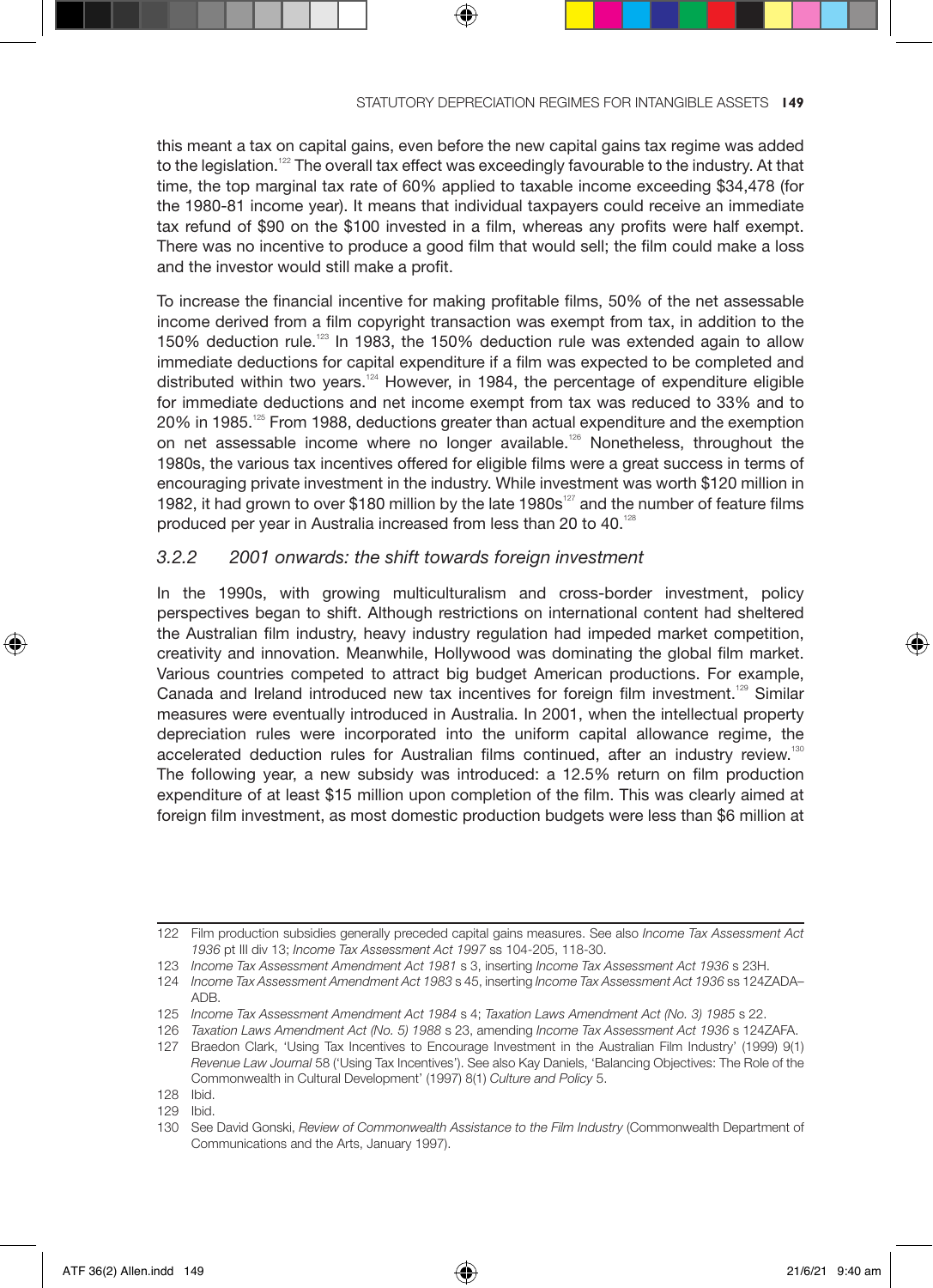the time.<sup>131</sup> However, Australia's program to encourage foreign film investment was not a great success and did not achieve any substantial policy outcomes.<sup>132</sup>

The 2005 free trade agreement between Australia and the US was another significant event for the Australian film and television industry. It meant that regulatory restrictions, such as quotas for Australian content on free-to-air television, would no longer been tightened. The same year, film copyrights were included in the uniform capital allowance regime.<sup>133</sup> Unlike other copyrights, which were depreciable based on statutory periods, film copyrights were depreciable based on an effective life determined by the taxpayer. Film copyrights could also be depreciated on a declining balance basis, whereas other intellectual property was depreciable on a straight line basis.

Commonwealth tax concessions for Australian films were scaled back in 2007. However, as foreign investment opportunities grew, state governments began subsidising the industry and Commonwealth agencies sought to avoid dual subsidisation. Subsequently, the accelerated deduction rules for films were converted into three new types of mutually exclusive tax offsets.<sup>134</sup> The first, 'producer offsets', provided a 40% return on investment in a feature film production or a 20% return on investment for any other type of film. The second, 'location offsets', consolidated the subsidies available for large production companies and incentivised large scale film productions located in Australia by providing a 15% return on investment for any type of film. The third category, 'post, digital and visual effect offsets' ('PDV offsets') sought to attract post-production, digital and visual effects production to Australia by providing a 15% (or, from 1 July 2001, 30%) return on investment. From 10 May 2011, the subsidy level increased to 16.5% for location offsets and 30% for PDV offsets.<sup>135</sup> In 2017, producer offsets were extended to include costs associated with principal photography undertaken overseas.<sup>136</sup>

Currently, the expenditure categories used for calculating these tax offsets are still not deductible under the capital allowance regime.<sup>137</sup> The offsets, which promote foreign investment while attempting to protect the domestic industry, have also been criticised from a policy perspective.<sup>138</sup> Should they be withdrawn, adopting the neutral income

<sup>131</sup> *Income Tax Assessment Act 1997* div 376, as inserted by *Taxation Laws Amendment (Film Incentives) Act 2002* and repealed by *Tax Laws Amendment (2007 Measures No. 5) Act 2007*. Australia's policy changes relating to the film industry are explained in Rachel Parker and Oleg Parenta, 'Explaining Contradictions in Film and Television Industry Policy: Ideas and Incremental Policy Change Through Layering and Drift' (2008) 30(5) *Media, Culture & Society* 609; Rachel Parker and Oleg Parenta, 'Multi-Level Order, Friction and Contradiction: The Evolution of Australian Film Industry Policy' (2009) 15(1) *International Journal of Cultural Policy* 91.

<sup>132</sup> *Income Tax Assessment Act 1997* subdivs 375-G (special loss rules), 375-H (equity investor subsidies), as introduced by *Taxation Laws Amendment (Film Incentives) Act 2002* and repealed by *Tax Laws Amendment (2007 Measures No. 5) Act 2007*. See also *Using Tax Incentives* (n 127).

<sup>133</sup> *Tax Laws Amendment (Loss Recoupment Rules and Other Measures) Act 2005* sch 4, amending *Income Tax Assessment Act 1997* s 40-70(2). *Tax Laws Amendment (2007 Measures No. 5) Act 2007* repealed *Income Tax Assessment Act 1936* divs 10B–10BA.

<sup>134</sup> *Tax Laws Amendment (2007 Measures No. 5) Act 2007*, inserting *Income Tax Assessment Act 1997* div 376. These changes were expected to produce an estimated \$11 million reduction in tax expenditure for the one or two-year deduction provision and only a \$3 million increase in the tax offset system: *Tax Expenditures Statement 2007* (Commonwealth of Australia, 2007); John Garden, 'Film, Arts and Culture' in Parliament of Australia, *Research Brief: Budget Review 2007-08* (Commonwealth of Australia, 2007) 92–4.

<sup>135</sup> *Tax Laws Amendment (2011 Measures No 7) Act 2011* sch 9 items 1–4.

<sup>136</sup> *Treasury Laws Amendment (Tax Integrity and Other Measures No. 2) Act 2018* sch 3 s 1, inserting *Income Tax Assessment Act 1997* s 376-170(3A).

<sup>137</sup> *Income Tax Assessment Act 1997* s 40-45(6).

<sup>138</sup> See, eg, Gene Tunny, 'Moochers Making Movies: Government Assistance to the Film Industry' (2013) 29(1) *Policy* 8; Commonwealth House of Representatives Standing Committee on Communications and the Arts, *Report on the Inquiry into the Australian Film and Television Industry* (Commonwealth of Australia, 2017).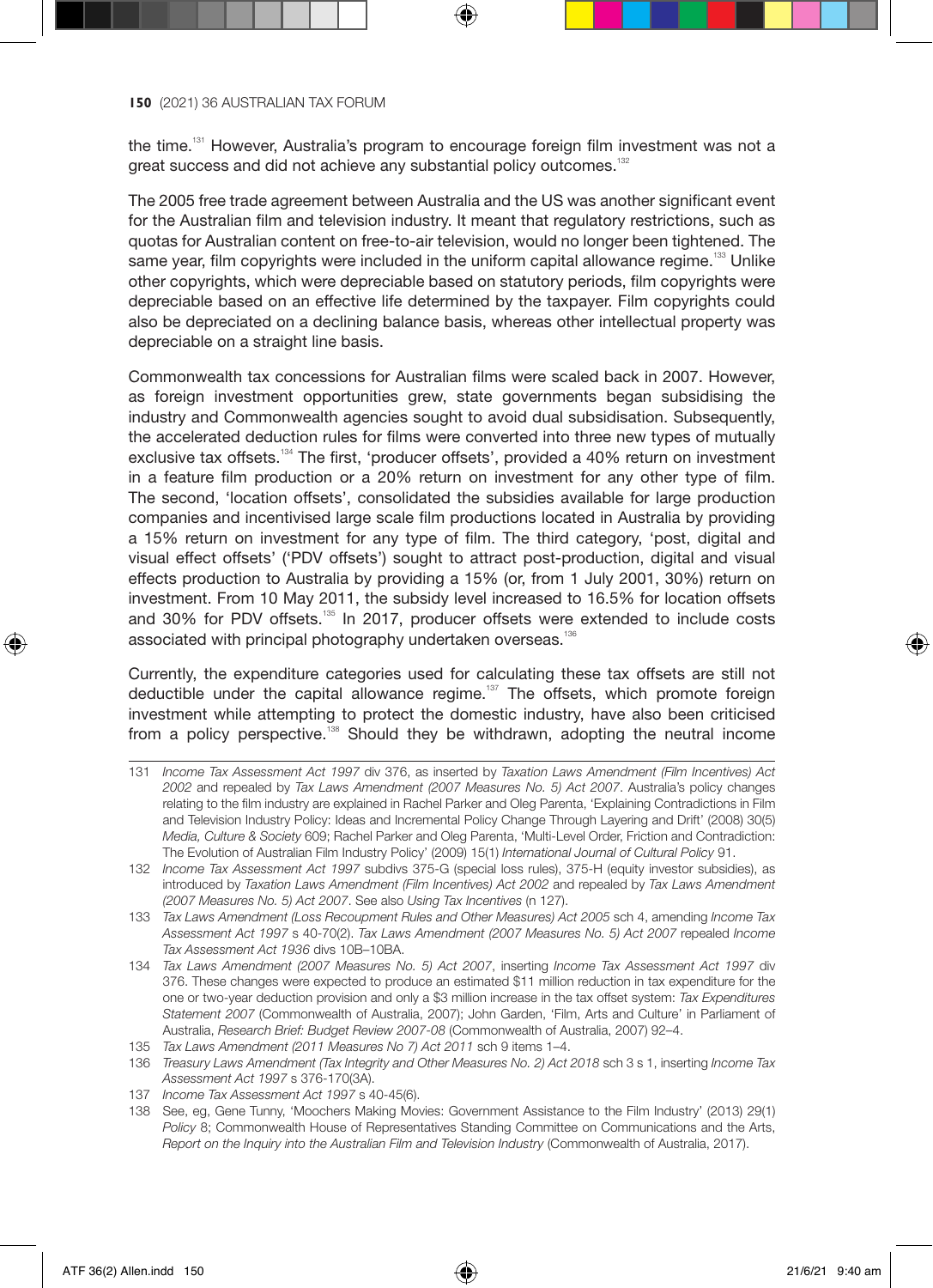tax approach would require that depreciation deductions be allowed for capitalised film development costs, for the length of the film copyright period. Straight line depreciation is likely to be appropriate for films available for online streaming, but the declining balance method may be allowed for films principally screened in theatres because they often lose much of their value after the first few weeks of screening.

# 4 In-house software

In a taxation ruling issued in 1979, the Commissioner of Taxation permitted taxpayers to claim immediate deductions for the cost of acquiring software (other than software integral to a computer system), whether off-the-shelf, custom-made or modified.<sup>139</sup> The rule remained in place for the next 19 years, as information technology developed rapidly and more businesses began using software for internal business purposes. The rule ended in 1998, when the Commissioner decided to remit the issue of distinguishing between current and capital expenses to the courts.<sup>140</sup> The same year, the government responded by providing new deductions for capital expenses relating to software, separate from the intellectual property depreciation rules, $141$  which was legislated in 1999.<sup>142</sup> The new deduction rules applied to costs for developing or acquiring software used for internal purposes in running a business, ranging from simple word processing software to commercial websites<sup>143</sup> and complex enterprise solutions, collectively called 'in-house software' in the legislation.<sup>144</sup> This meant costs characterised as revenue outgoings were deductible immediately for example, annual licence fees for third-party software and recurring monthly fees for software updates and technical support.<sup>145</sup> If characterised as capital expenses, they were deductible under the new software regime.<sup>146</sup>

The software regime has not changed significantly since it was introduced, other than certain changes made to deemed effective life periods. The rules operate in one of two ways: either depreciation can be claimed on individual units of software or, in the case of software development, expenditure can be pooled and depreciated as one unit. Currently,

- 139 In the Taxation Ruling IT 26 (*Computers Depreciation, Investment Allowance*, withdrawn on 11 May 1998), software was treated as a revenue asset and hardware was treated as depreciable plant: see Harry Rigney, 'Deductions for Year 2000 Compliance Expenses' (1998) 10(5) *Journal of the Australian Institute of Bankers* 196.
- 140 Explanatory Memorandum, Taxation Laws Amendment (Software Depreciation) Bill 1995, [7].
- 141 Peter Costello (Treasurer), 'Taxation Treatment of Y2K Computer-related and Software Expenditures' (Press Release No 49, 12 May 1998).
- 142 *Taxation Laws Amendment (Software Depreciation) Act 1999* sch 1 s 14, inserting *Income Tax Assessment Act 1997* div 46. Capitalisation of in-house software is also allowed in the US and the UK: see Andrew Lymer et al, 'Taxing the Intangible: Overview of Global Approaches and a Review of Recent Policy Changes in the UK' (2003) 18 *Australian Tax Forum* 431.
- 143 However, domain names and content with a separate value to the owner (i.e. digital images) are distinct assets and not considered in-house software: see ATO, *Capital Allowances: Depreciating Asset – In-House Software*, ATO ID 2014/16, 2014, [43].
- 144 See the definition in *Income Tax Assessment Act 1997* s 995-1(1). Internal use includes when the taxpayer incurs expenditure on in-house software that will be used groupwide: see ibid. However, this does not apply to software developed and marketed for deriving income: see, eg, ATO, *Income Tax: Computer Software*, TR 93/12, 1993. Also, it does not apply to software that is trading stock: see Kate Walters, 'Potential Deductions Arising from Creating or Exploiting Intellectual Property' (2012) 15(4) *Tax Specialist* 186, 188–9.
- 145 ATO, *Capital Allowances: Cost Enhancement and Support Fees for In-House Software*, ATO ID 2003/931, 2003; ATO, *Capital Allowances: Cost – Computer Software – Annual Licence Fees*, ATO ID 2010/14, 2003; Commercialising Intellectual Property (n 114).
- 146 See, eg, ATO, *Income Tax: Deductibility of Expenditure on a Commercial Website*, TR 2016/3, 2016, [12]–[13], [20]–[32].

↔

♠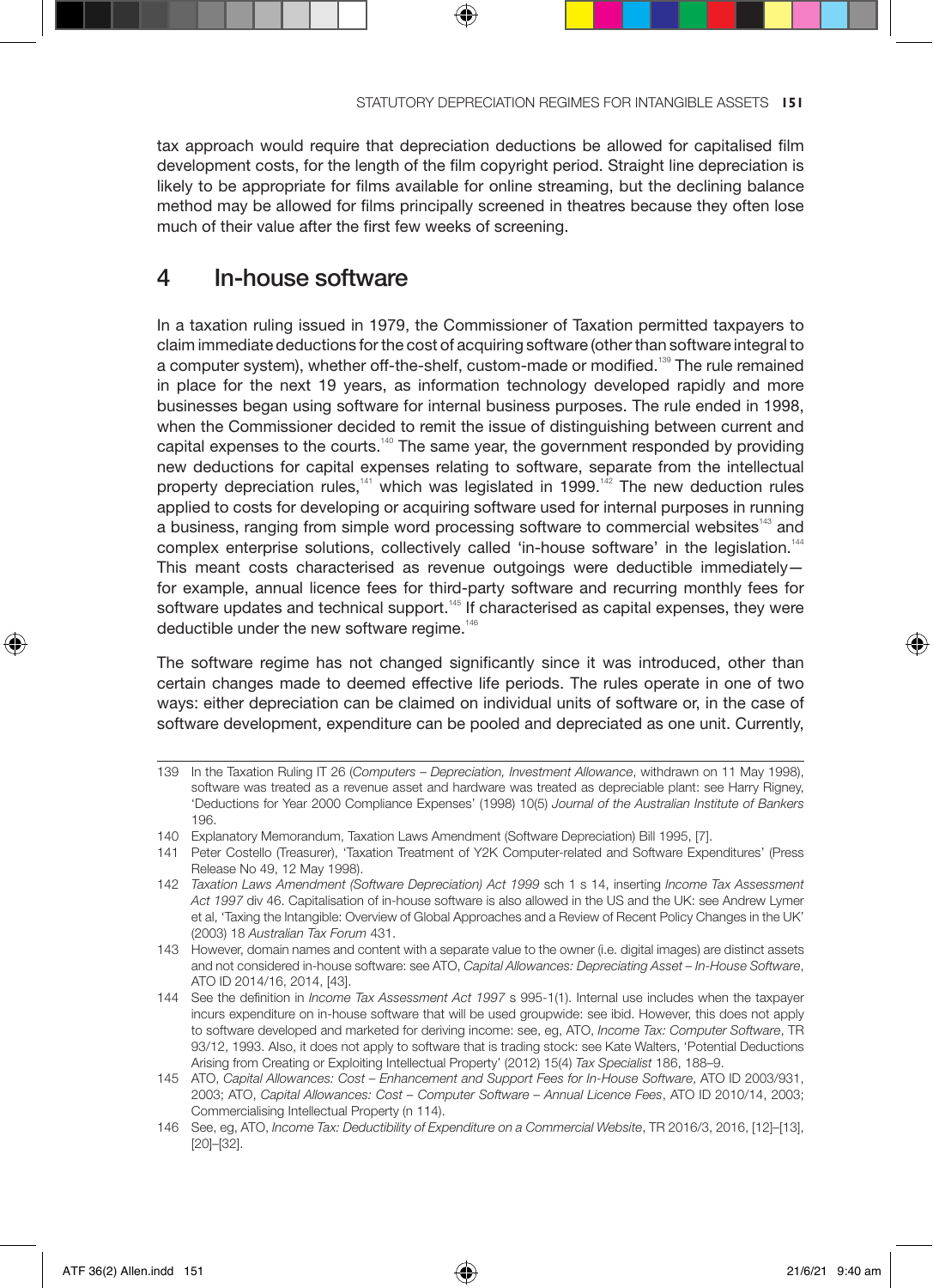the depreciation period is five years for individual software units, while expenditure pools for software are deductible at 30% per annum.<sup>147</sup> However, these patterns of deductions are unlikely to accurately reflect the actual benefit period of in-house software. One alternative is to make acquisition costs for software deductible outright under the small business concessions.

# *4.1 Short-term depreciation deductions for software*

The software regime introduced in 1999 provided two options for claiming deductions.<sup>148</sup> The first, which borrowed several features from the tangible asset depreciation rules that applied to plant, allowed depreciation deductions for the cost of acquiring or developing individual units of software,<sup>149</sup> with outright deductions allowed up to \$300.<sup>150</sup> However. depreciation only applied to 40% of the cost per annum, on a straight line basis.<sup>151</sup> The second option applied to development costs for in-house software including labour costs, software improvement costs and any commission paid to develop the software. Costs attributable to a software development project could be pooled and depreciated on a straight line at 40% per annum, from the year after the expenditure was incurred.<sup>152</sup> There was also a special rule allowing immediate deductions for 'Y2K' compliance costs,<sup>153</sup> which was a legislated version of the administrative practice that the Commissioner of Taxation had introduced in a ruling issued the year before.<sup>154</sup> However, these tax benefits were only temporary, until the Y2K issue was resolved.

Under the capital allowance regime, in-house software was defined as a depreciating asset separate from intellectual property, despite the fact that software-related transactions generally involve transfer or licensing of copyrights.<sup>155</sup> Aside from this, the optional pooling system that applied to software development costs was also revised under the uniform capital allowance regime to allow various expenditure incurred in the same year to be allocated into one pool.<sup>156</sup> It removed the difficulty involved in assigning costs related to multiple projects undertaken at the same time.<sup>157</sup> Other than these revisions made at the beginning of the uniform capital allowance regime, the software depreciation rules have remained relatively steady. The main changes have been to increase the deemed effective life periods. As part of measures included in the 2008 Budget, the depreciation period for

⊕

<sup>147</sup> *Income Tax Assessment Act 1997* s 40-455.

<sup>148</sup> *Taxation Laws Amendment (Software Depreciation) Act 1999* sch 1 s 14, inserting *Income Tax Assessment Act 1997* div 46.

<sup>149</sup> *Income Tax Assessment Act 1997* s 46-30.

<sup>150</sup> *Income Tax Assessment Act 1997* s 46-65.

<sup>151</sup> *Income Tax Assessment Act 1997* ss 46-40, 46-45.

<sup>152</sup> *Income Tax Assessment Act 1997* subdiv 46-D.

<sup>153</sup> *Income Tax Assessment Act 1997* s 46-75.

<sup>154</sup> ATO, *Income Tax: Deductibility of Year 2000 (Millennium Bug) Expenses*, TR 98/13, 1998.

<sup>155</sup> *New Business Tax System (Capital Allowances) Act 2001* sch 1 s 1, inserting I*ncome Tax Assessment Act 1997* s 40-30(2)(d).

<sup>156</sup> *Income Tax Assessment Act 1997* subdiv 40-E. The software pooling system does not have a clawback provision: see Tony Baxter, 'The Sting: Depreciation and Leasing' (Convention Paper, Taxation Institute of Australia, March 2000) 57-59; Tony Baxter, 'Tax Reform – Depreciation and Capital Allowances' (Seminar Paper, Taxation Institute of Australia, 20 April 2000) 24; Tony Baxter, 'Depreciation' (Seminar Paper, Taxation Institute of Australia, 20 April 2000; 6 July 2000) 24.

<sup>157</sup> Explanatory Memorandum, New Business Tax System (Capital Allowances) Bill 2001, [4.30]; Geoff Mann, 'Australian Tax Issues for Development of Intellectual Property' (2005) 57(5) *Chartered Secretaries Australia Ltd* 296, 298; Teresa Dyson and Geoff Mann, 'Taxation Issues in the Development of Intellectual Property' (2007) 59(4) *Chartered Secretaries Australia Ltd* 236, 238.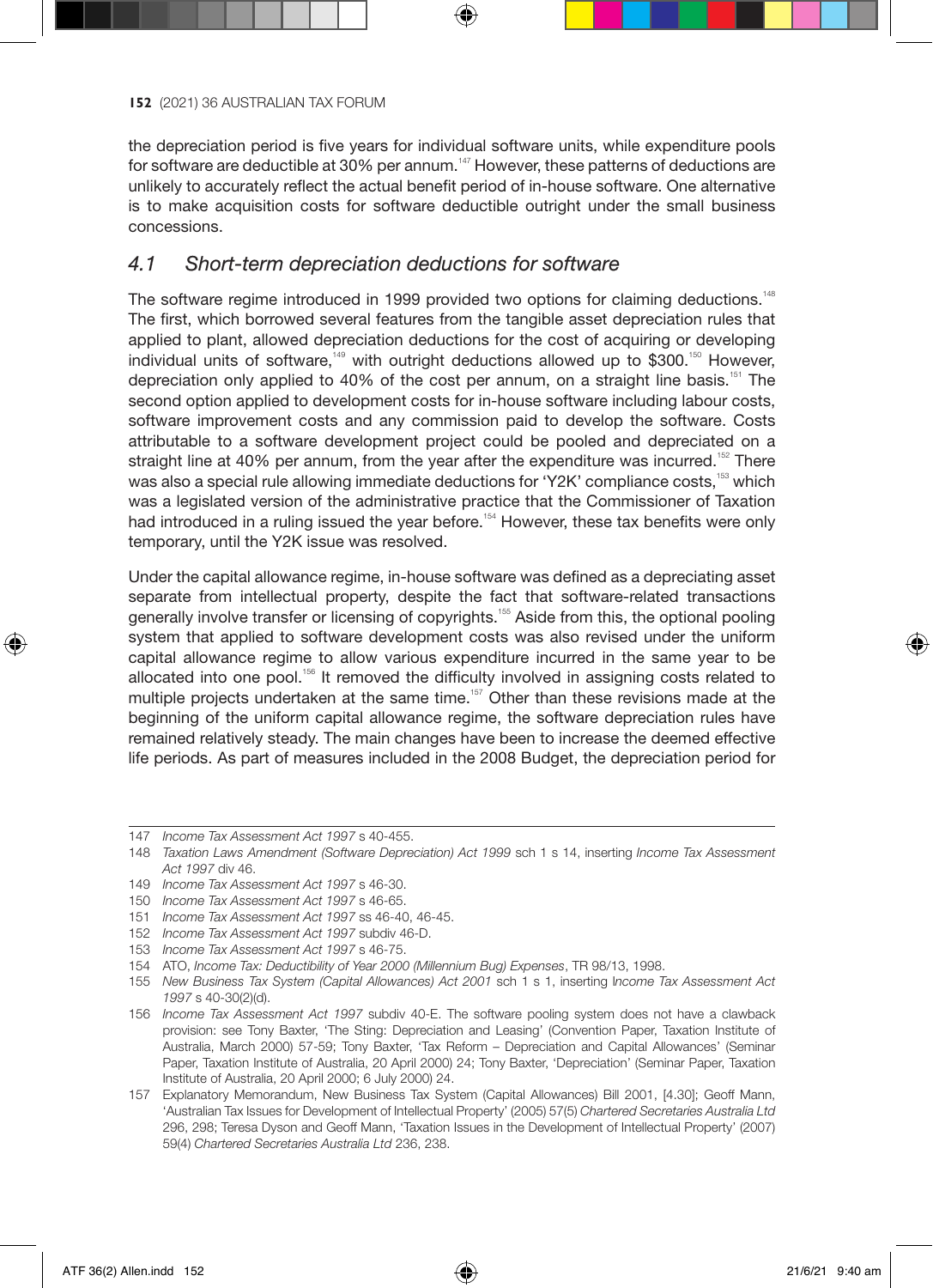units of in-house software increased from 2.5 years to four years.<sup>158</sup> In 2015, it increased again, from four years to five years.<sup>159</sup> The government claimed this change was made to better reflect the longevity of the benefits of internal software.<sup>160</sup> The annual depreciation rate for software development pools has also been increased from 40% to 30% per annum.<sup>161</sup>

⊕

Despite the recent changes, depreciation periods for in-house software remain relatively short, even with increased reliance on software in a wide range of business settings, including automated manufacturing and service industries. In these contexts, the use of software is akin to plant and equipment and the effective life of software should be calculated the same way. Although there may be greater uncertainty about how long software is expected to be used in a business, rational assessments can still be made and as with plant and equipment, balancing adjustments can provide write-offs for obsolete software.

# *4.2 Instant deductions for small to medium-sized businesses*

Small business tax concessions have been changing continuously. The small business concessions introduced in response to the Ralph Review in 2001 apply not only to plant and equipment but also to in-house software.<sup>162</sup> At present, for those classified as small businesses for tax purposes, immediate deductions are allowed for assets costing less than \$150,000, due to expire on 31 December 2020.<sup>163</sup> This concession is extended to any business with an aggregate annual turnover of less than \$150 million, until 30 December 2020.<sup>164</sup> In addition, assets acquired between 6 October 2020 and 30 June 2022, businesses may be eligible to temporary full expensing.<sup>165</sup> To justify providing such significant tax concessions to the small and medium sized business sector, detailed evaluation of the economic benefits of the scheme is necessary. In doing so, the government would need to recognise in-house software as an important area of investment and evaluate it separately from the benefits of investment in capital intensive industries.

# 5 Media and telecommunications rights

When the capital gains tax regime was introduced in 1986, the cost base of an intangible wasting asset was either used to offset the proceeds, if any, from disposing of the asset or recognised as a capital loss upon expiry of the asset. This tax treatment was modified in 1999 for spectrum licences and the 'indefeasible right to use' (IRUs) international telecommunications submarine cable systems to allow immediate depreciation deductions that reduced assessable business income. Further, in 2001, the cost of datacasting transmitter licences recognised under the capital gains regime also became

↔

<sup>158</sup> *Tax Laws Amendment (Budget Measures) Act 2008* sch 2 s 1, amending table item 8 in s 40-95(7) of the *Income Tax Assessment Act 1997*.

<sup>159</sup> *Tax and Superannuation Laws Amendment (2015 Measures No. 2) Act 2015* sch 2, amending *Income Tax Assessment Act 1997* s 40-95(7).

<sup>160</sup> Commonwealth, *Parliamentary Debates*, Senate, 7 September 2015, 6048–9, 6054, 6056–7.

<sup>161</sup> *Tax and Superannuation Laws Amendment (2015 Measures No. 2) Act 2015* sch 2, amending *Income Tax Assessment Act 1997* s 40-455.

<sup>162</sup> *Income Tax Assessment Act 1997* div 152. See also *Ralph Review Report* (n 23) 581–4, particularly Recommendation 17.3.

<sup>163</sup> *Income Tax Assessment Act 1997* s 328-180; *Income Tax (Transitional Provisions) Act 1997* s 328-180.

<sup>164</sup> *Income Tax Assessment Act 1997* s 40-82.

<sup>165</sup> See the eligibility criteria as enacted by *Treasury Laws Amendment (A Tax Plan for the COVID-19 Economic Recovery) Act 2020*.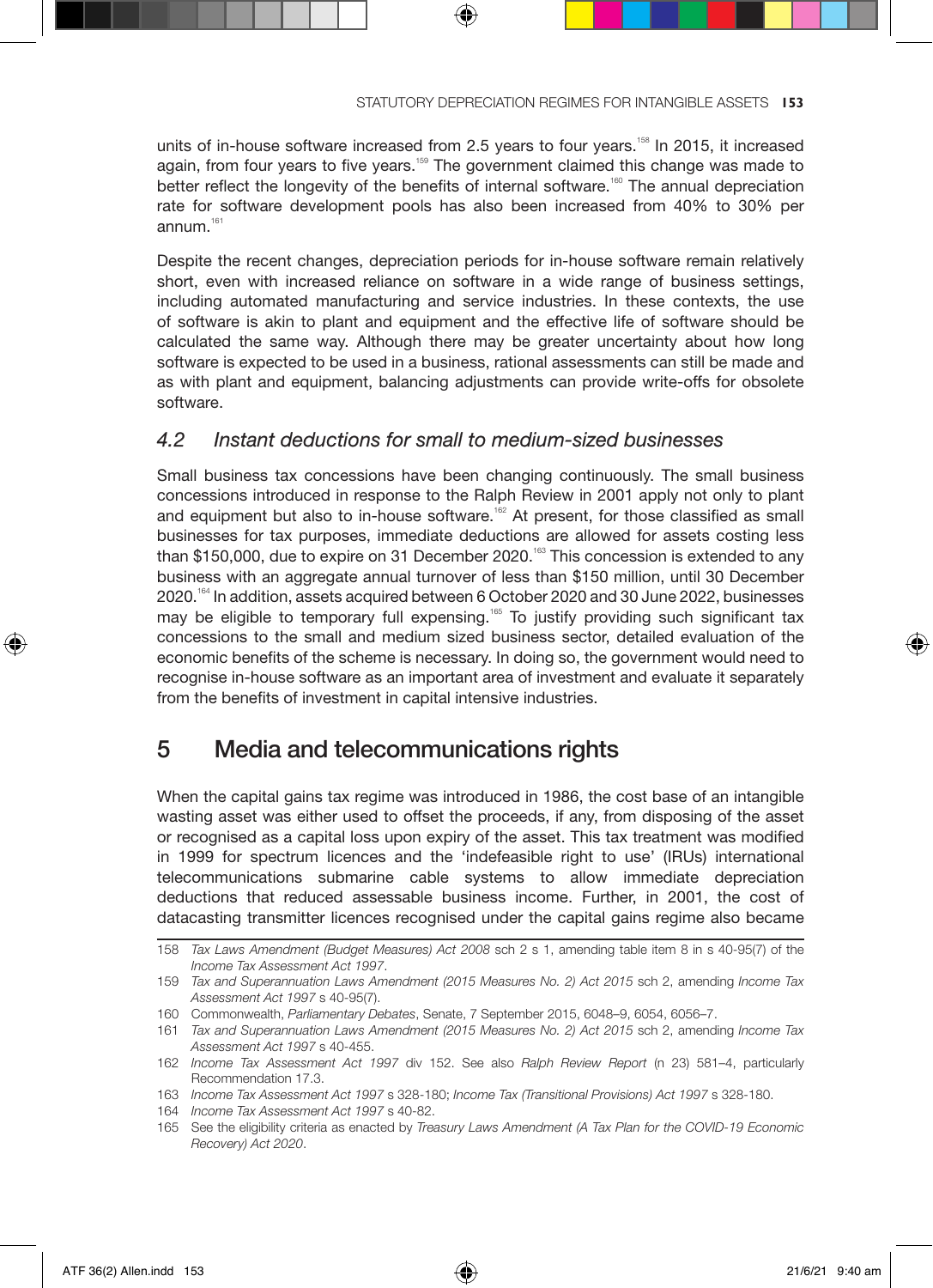deductible under the uniform capital allowance regime, followed by domestic IRUs and telecommunications site access rights in 2005.

## *5.1 Spectrum and datacasting transmitter licences*

Spectrum licences and datacasting transmitter licences are both granted for a limited time under the *Radiocommunications Act 1992*. A spectrum licence permits the holder to use radio frequencies in a designated geographic area. A datacasting transmitter licences permits the holder to provide services such as digital television and internet. New tax deductions were introduced in 1999, after the government introduced a market auctioning system for acquiring these licences. The depreciation mechanisms were considered necessary to avoid disadvantaging domestic bidders competing against foreign bidders who might be allowed to deduct their acquisition costs under foreign tax laws.<sup>166</sup> From 1999, the cost of acquiring a licences was depreciable for its statutory life span (generally 15 years) on a straight line basis.<sup>167</sup> The cost base for depreciation did not include auction application fees or penalties for withdrawing a bid, although they might be deductible outright.

The relevant regulatory body can vary the terms of a spectrum licence, which is reflected in the tax laws. For example, when a spectrum licence is split, the part that is disposed of is subject to a balancing adjustment, which results in either assessable income or a deduction. Any new part added to a current licence is considered a separate depreciating asset. The depreciation rules for spectrum licences in the uniform allowance regime have also been rewritten in a similar manner.<sup>168</sup> In 2001, datacasting transmitter licences were added to the depreciation regime as depreciating assets.<sup>169</sup> Statutory rights for this type of licence generally last for 10 years with a one-time option to renew for a further five years. The deemed effective life of a licence is 15 years, with a balancing adjustment available upon non-renewal, which is a logical approach as long as the renewal cost is assumed to be negligible.

# *5.2 International and domestic IRUs*

IRUs are contractual agreements regarding the right to use specific telecommunications cables. International IRUs commonly last for several decades and the grantee commonly bears onerous responsibilities to maintain the cables. Tax deductions for costs incurred to acquire international IRUs were introduced in 1999, with the intention of reducing the cost burden for grantees who would otherwise recognise a capital loss upon expiry of the rights.<sup>170</sup> Depreciation was allowed for the duration of the contract on either a straight line or declining balance basis. Partial disposals of IRUs were treated in the same manner as partial spectrum licences, which meant the remaining portion could be written off using the depreciation method previously chosen, either straight line or declining balance. Any cost incurred to increase the capacity of the cables did not create a new asset but was added

⊕

<sup>166</sup> Peter Costello (Treasurer), 'Taxation Treatment of Spectrum Licences' (Press Release No 26, 11 March 1998); Peter Costello (Treasurer), 'Taxation Treatment of Datacasting Transmitter Licences' (Media Release No 2, 24 January 2001).

<sup>167</sup> *Taxation Laws Amendment Act (No. 6) 1999* sch 1, inserting *Income Tax Assessment Act 1997* div 380 (including the definition in s 995-1(1)).

<sup>168</sup> *Income Tax Assessment Act 1997* ss 40-81(2)(c), 40-95(7), 40-115, 40-120, 40-190.

<sup>169</sup> *New Business Tax System (Simplified Tax System) Act 2001* sch 1 s 1, replacing *Income Tax Assessment Act 1997* div 40 (particularly, s 40-95(7)).

<sup>170</sup> *New Business Tax System (Capital Allowances) Act 1999* sch 4, inserting *Income Tax Assessment Act 1997* div 44.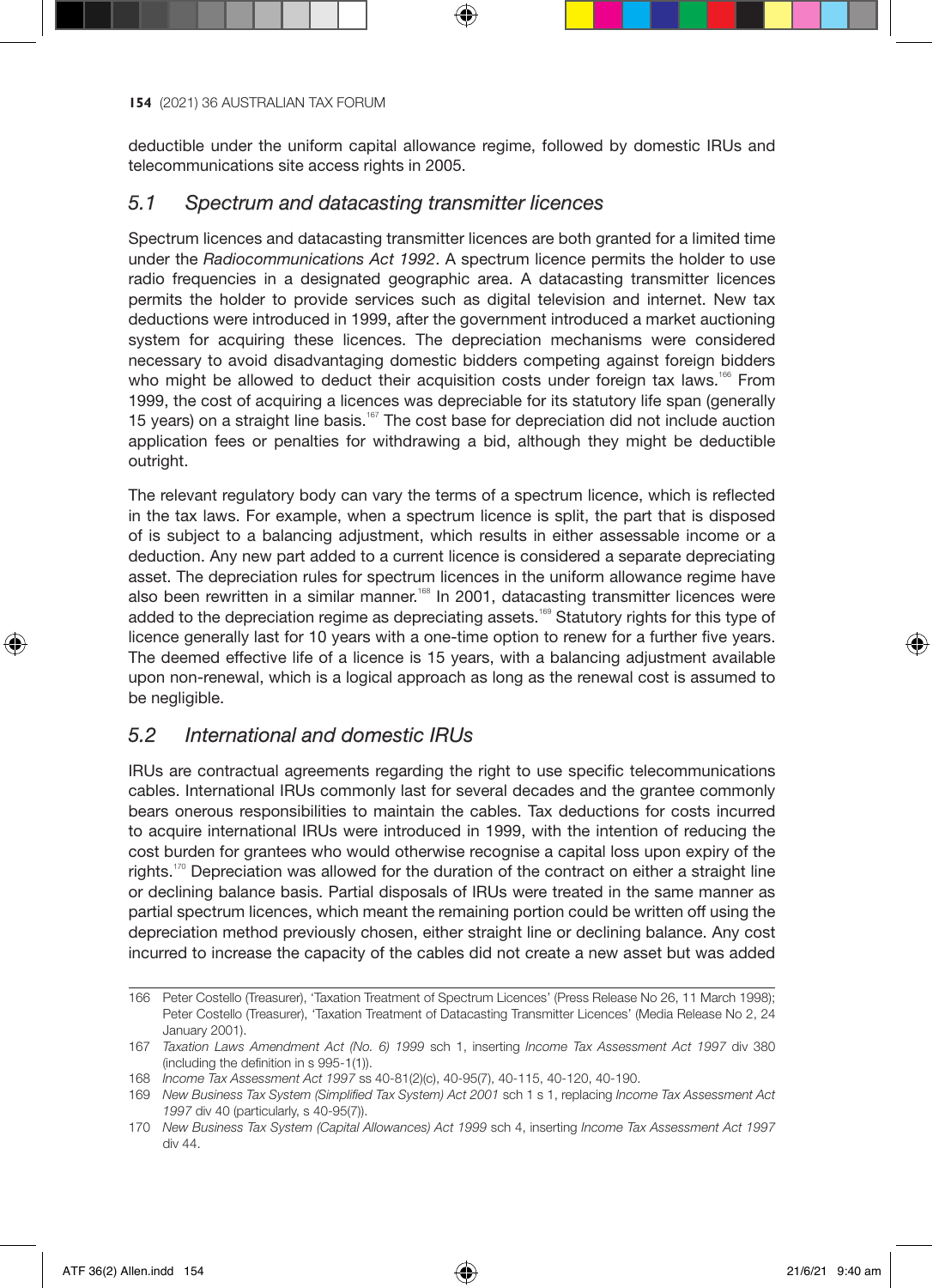to the written-down value of the asset. These rules were revised under the uniform capital allowance regime in 2001.<sup>171</sup>

In 2005, IRUs for domestic telecommunications cables were also added to the depreciation regime as depreciating assets, to align them with international IRUs.<sup>172</sup> Domestic IRUs do not last as long and are not as costly as international IRUs. However, the depreciation mechanism for domestic IRUs operate the same way, on either a straight line or declining balance basis for the duration of the contract.<sup>173</sup> The industry norm for claiming depreciation deductions on intangible wasting assets is to use straight line depreciation. Accordingly, the policy reason for permitting the declining balance option is unclear. Notably, both parties to a domestic IRU transaction are likely to be Australian taxpayers, using accelerated depreciation with respect to domestic cable assets.<sup>174</sup>

## *5.3 Telecommunications site access rights*

When domestic IRUs came within the scope of the depreciation rules, telecommunications site access rights, as defined in the *Telecommunications Act 1997*, were also added as a category of depreciating assets.<sup>175</sup> Straight line depreciation was allowed for the term of the rights as a means to measure a neutral income tax base and to encourage sharing and more efficient use of telecommunications infrastructure.<sup>176</sup> Tax concessions for small and medium sized business can apply to telecommunications site access rights and domestic IRUs, whereas international IRUs are unlikely to be granted to or by a small business.<sup>177</sup> Notably, the special measures recently introduced in response to the COVID-19 crisis temporarily allow eligible businesses to deduct 50% of the acquisition cost in addition to the usual depreciation amount, if the assets were first used or installed and ready to use between 12 March 2020 and 30 June 2021. $178$  Alternatively, assets may be eligible to temporary full expensing if the business turnover threshold, which can be as high as \$5 billion, is met.<sup>17</sup>

⊕

♠

<sup>171</sup> *New Business Tax System (Simplified Tax System) Act 2001* sch 1 s 1, replacing *Income Tax Assessment Act 1997* div 40 (especially, ss 40-81(2)(c), 40-95(7), 40-115, 40-120, 40-190.

<sup>172</sup> *Tax Laws Amendment (2005 Measures No. 2) Act 2005* sch 3 items 2–3, replacing 'international telecommunications submarine' with 'telecommunications' in ss 40-95(9), 995-1(1) of the *Income Tax Assessment Act 1997*.

<sup>173</sup> *Income Tax Assessment Act 1997* ss 40-70(2), 40-95. The acceleration rate applies to all assets eligible for accelerated depreciation under the uniform capital allowance regime. It was changed from 150% to 200% for assets acquired after 10 May 2006 (see *Tax Laws Amendment (Personal Tax Reduction and Improved Depreciation Arrangements) Act 2006* sch 5 s 1, inserting *Income Tax Assessment Act 1997* s 40-72.

<sup>174</sup> In *FCT v Reef Networks Pty Ltd* (2004) 57 ATC 375, the owner claimed a deduction for depreciation of fibre optic cables.

<sup>175</sup> *Tax Laws Amendment (2005 Measures No. 2) Act 2005* sch 3 items 8–11, adding s 40-30(2)(h) and the definition in s 995-1(1) of the *Income Tax Assessment Act 1997*.

<sup>176</sup> See *Income Tax Assessment Act 1997* ss 40-70(2)(e), 40-95(7) table item 14; Explanatory Memorandum, Tax Laws Amendment (2005 Measures No. 2) Bill 2005, [3.5].

<sup>177</sup> In addition to immediate deductions, under s 328-180 of the *Income Tax Assessment Act 1997*, small business taxpayers can also pool the cost of depreciating assets and depreciate the balance of the pool on a declining balance basis at an annual rate of 30% or 15% in the first year in which costs are allocated to the pool. Prior to 2012, this pooling system operated for a short-life asset pool (for assets lasting up to 25 years) and a long-life asset pool (for assets lasting 25 years or more).

<sup>178</sup> *Coronavirus Economic Response Package Omnibus Act 2020* sch 2 s 7, inserting *Income Tax Assessment (Transitional Provisions) Act 1997* subdiv 40BA.

<sup>179</sup> See *Coronavirus Economic Response Package Omnibus Act 2020*; *Treasury Laws Amendment (2020 Measures No. 3) Act 2020*; *Treasury Laws Amendment (A Tax Plan for the COVID-19 Economic Recovery) Act 2020*.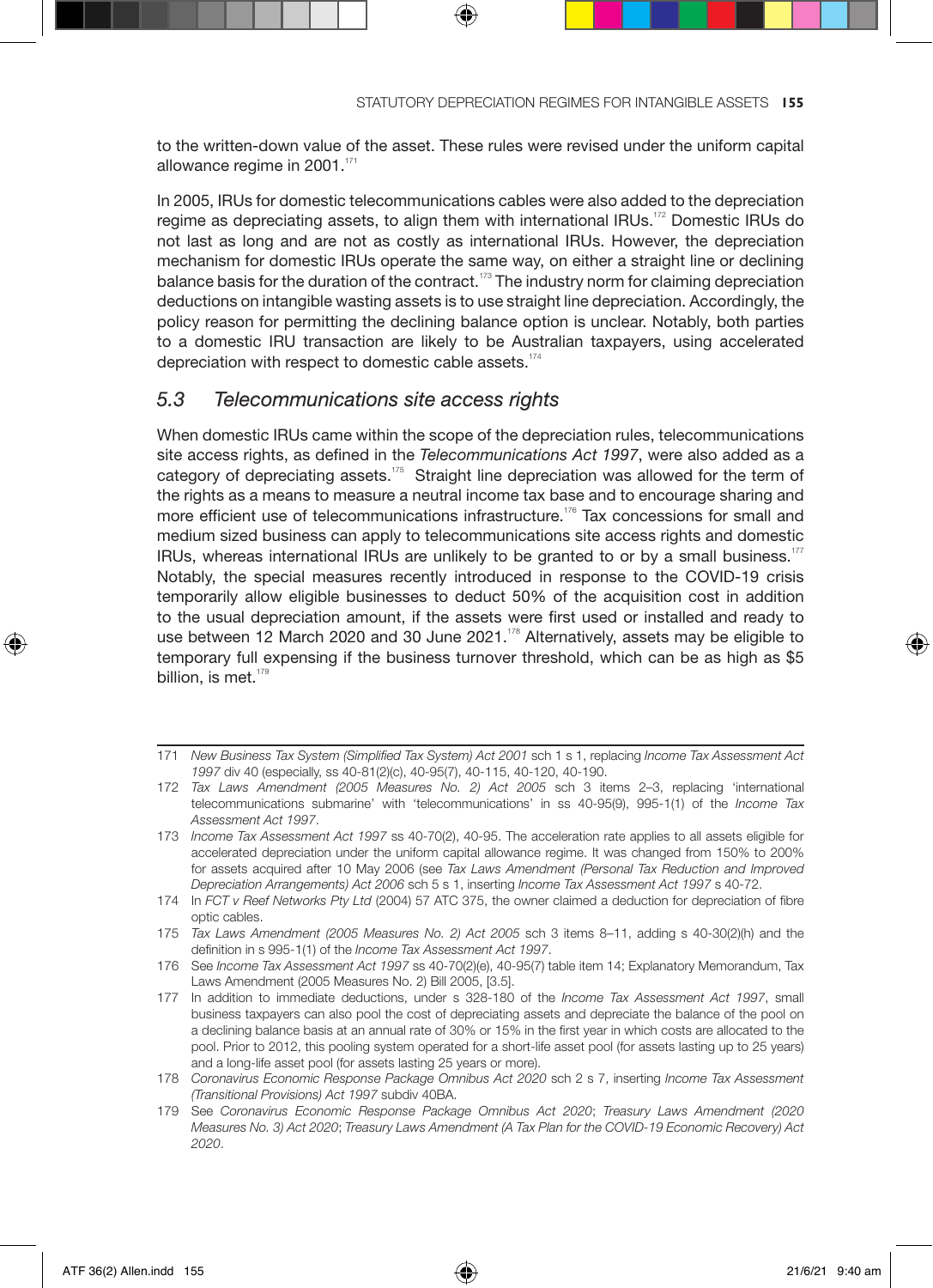# 6 Towards a universal regime for intangible wasting assets

Australia's income tax system provides a comprehensive depreciation regime for tangible wasting assets, which are categorised as 'depreciating assets'—that is, assets with a limited effective life that can reasonably be expected to decline in value over the time they are used.<sup>180</sup> Aside from the few exceptions discussed in the previous sections, intangible wasting assets are not classified as depreciating assets and are not covered by the depreciation regime.<sup>181</sup> It has been suggested that Australia implement a new depreciation regime that can be applied to all intangible wasting assets. After the Ralph Review recommended it in its 1999 report,<sup>182</sup> the government spent five years considering the issue as part of its tax law reform agenda.<sup>183</sup> Then, as announced in the 2005/06 Budget, the government withdrew its support for a new universal depreciation regime for intangible assets, on the grounds that it would add further complexity to the tax laws and possibly cause integrity issues.<sup>184</sup> However, on the contrary, the previous parts of this article have demonstrated that it would be feasible to implement a new, more wide-reaching depreciation regime that applies to a diverse range of intangible assets and allows for cost allocation over multiple years, even for more complex types of assets like mining rights and information, intellectual property and in-house software. In light of this, this part of the article reiterates that the cost allocation principles for intangible assets should be consistent with those applied to tangible assets. Three simple scenarios—acquiring limited-life assets, developing limitedlife assets and acquiring assets that last for an uncertain period—are discussed to illustrate these principles.

## *6.1 Acquiring limited-life intangible assets*

In general, the tax system permits cost allocation across the years in which a capital asset is used to produce income. It is relatively straightforward to apply this principle to assets that last for a limited time. For example, limited-life contractual rights can be depreciated over the duration of the contract. Limited-life statutory rights such as tenements, spectrum licences, datacasting transmitter licences, patents, copyrights, registered designs, plant breeders' rights, domains and circuit layouts, liquor licences and casino licences can be depreciated over their statutory rights period. To reflect this, the depreciation periods in the tax legislation should be set with the relevant statutory rights periods in mind but without directly importing provisions from other legislation into the tax laws, because statutory rights are constantly being revised. As noted earlier, the current depreciation periods for certain types of intellectual property are now outdated because the relevant intellectual property laws have changed. Depreciation should be applied systematically, on a straight line basis, unless the taxpayer can establish a pattern of an accelerated decline in value in earlier years for a particular intangible asset (eg, films displayed principally in theatres). Balancing adjustment should be available to recognise any gain or loss to the taxpayer, along with a market value substitution rule for distorted transfer values that do not conform to economic results. A policy review of the accelerated depreciation options currently

⊕

<sup>180</sup> See *Income Tax Assessment Act 1997* s 40-30(1).

<sup>181</sup> *Income Tax Assessment Act 1997* s 40-30(2).

<sup>182</sup> *Ralph Review Report* (n 23) 369–406. See also Graeme S Cooper et al, *Income Taxation* (Thomson Reuters, 8th ed, 2017) 490.

<sup>183</sup> Peter Costello (Treasurer), 'The New Business Tax System' (Press Release No 74, 11 November 1999); Peter Costello (Treasurer), 'Tax Value Method' (Press Release No 81, 7 August 2000).

<sup>184</sup> Commonwealth of Australia, *Budget Measures 2005–2006* (Budget Paper No 2, 2005) 25.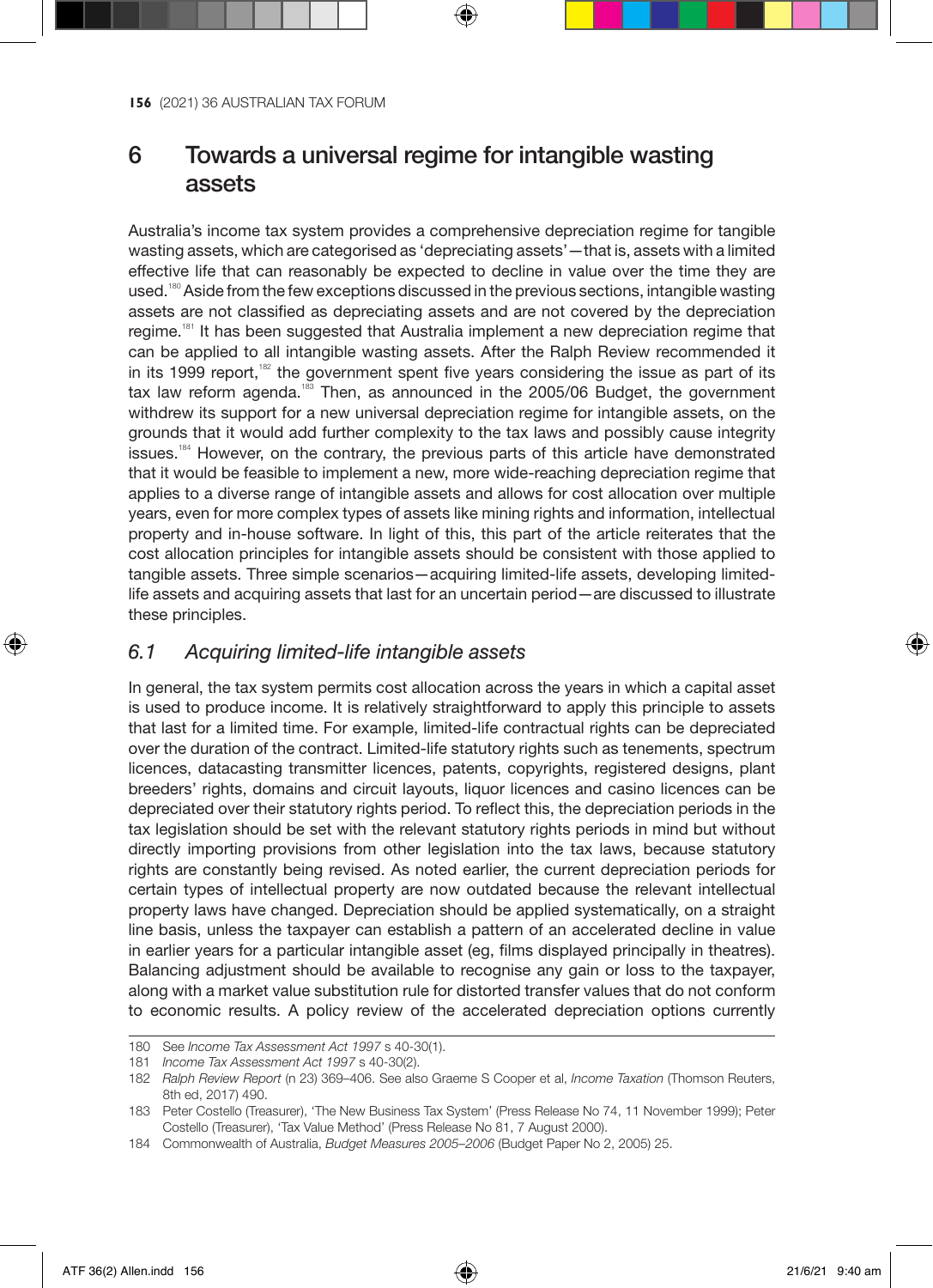available for film copyrights and IRUs should be undertaken to determine whether they should continue.

One of the difficulties in the current system is the ambiguous distinction made in the courts between current and capital expenses. Regular or periodic payments made to acquire rights that last for a limited time may be characterised as current expenses, which are deductible immediately, whereas a lump sum paid to acquire the same rights may be characterised as a capital expense, which cannot be deducted immediately. In some cases, the courts have characterised the latter as being an immediately deductible outgoing,<sup>185</sup> which is clearly not justified from a tax policy perspective. Currently, the only other alternative is to recognise costs incurred in acquiring an asset or interest as capital losses under the capital gains regime. However, this is inappropriate in most cases because the tax liability is brought forward with no clear economic policy goal, while causing a tax-induced cash flow problem and potentially, depriving a business of immediate resources and opportunities. Similarly, as mentioned earlier, before depreciation deductions were introduced for patents, excessive, regular licence fees were often being paid. Establishing clear depreciation rules removed the tax disparity between licence acquisition and rent or royalty payments,<sup>186</sup> and between lump sum prepayments and periodic payments.<sup>187</sup> In the same way, introducing a new universal depreciation system for intangible assets would minimise incentives to misuse the revenue and capital characterisation rules and help restore the neutrality of the tax system.

## *6.2 Pooling development costs*

While a taxpayer is creating or developing a new asset, costs must be capitalised. Once the asset is ready to be used, deductions for costs are allowed. When the value of the asset is depleted due to non-use or disposal, a write-off should be allowed for its remaining book value. This mechanism exists in the current system with respect to capital expenditure attributable to a project.<sup>188</sup> However, it does not currently apply to two categories of depreciable intangible assets: in-house software and in-house intellectual property. There are two main problems with the current system in this regard. First, the current depreciation period for in-house software has been set without regard to the diverse ways software is

- 185 See, eg, *BP Australia Ltd v FCT* (1965) 112 CLR 386 (exclusive sales ties). In contrast, after the full federal court characterised the lump sums paid to medical practitioners for exclusive service rights in *FCT v Healius Ltd* [2020] FCAFC 173, the taxpayer applied to the high court seeking special leave: Healius Limited, 'Update on Tax Case for Financial Years 2003 to 2007' (ASX Announcement, 6 November 2020). Note that granting a licence for confidential information (or know-how) may be recorded on a revenue account in a similar manner as income derived from rendering a service: see *Esso Australia Resources Ltd v FCT* (1998) 84 FCR 541.
- 186 For example, in *Inglewood and Districts Community Enterprises Ltd v FCT* (2011) 84 ATR 688, the franchise fee paid upon establishing a franchise agreement was a capital expense, whereas the franchise fee payable upon renewal of the agreement was immediately deductible on the ground that renewal fees were recurrent in nature. In *Cliffs International Inc v FCT* (1979) 142 CLR 140, the taxpayer acquired shares in a company through an earn-out arrangement and successfully argued that the payments were akin to rent or royalties as opposed to the purchase price of shares. For further discussion, see Sean Van Der Linden, 'Revenue Law Implications of Intangibles Know-How and Show-How Case Studies' (Convention Paper, Taxation Institute of Australia, 18 February 2005); Ramsey Andary and Michael Butler, 'In Practice: Franchise Fixings' (1996) 31(6) *Taxation in Australia* 300; Ramsey Andary and Michael Butler, 'Franchise Fixings: Part 1 – Structures and Fees/ Part 2 – Goodwill and Compliance' (1996) 31(6–7) *Taxation in Australia* 355; Chris Peadon, 'Withholding Tax on Partial Assignments of Copyright' (2011) 15(2) *Tax Specialist* 88; Paul McNab, 'Commentary: The Taxation of Intangibles' in Chris Evans and Richard Krever (eds), *Australian Business Tax Reform in Retrospect and Prospect* (Thomson Reuters, 2009) 396–7.
- 187 See *Origin Energy Ltd v FCT (No 2)* [2020] FCA 409.

188 Under subdiv 40-I of the *Income Tax Assessment Act 1997*, capital expenditure incurred for a project can be deducted over the life of a project. The current depreciation regime for mining, prospecting and quarrying rights and information is inconsistent with the treatment of other project costs for developing a mining property.

↔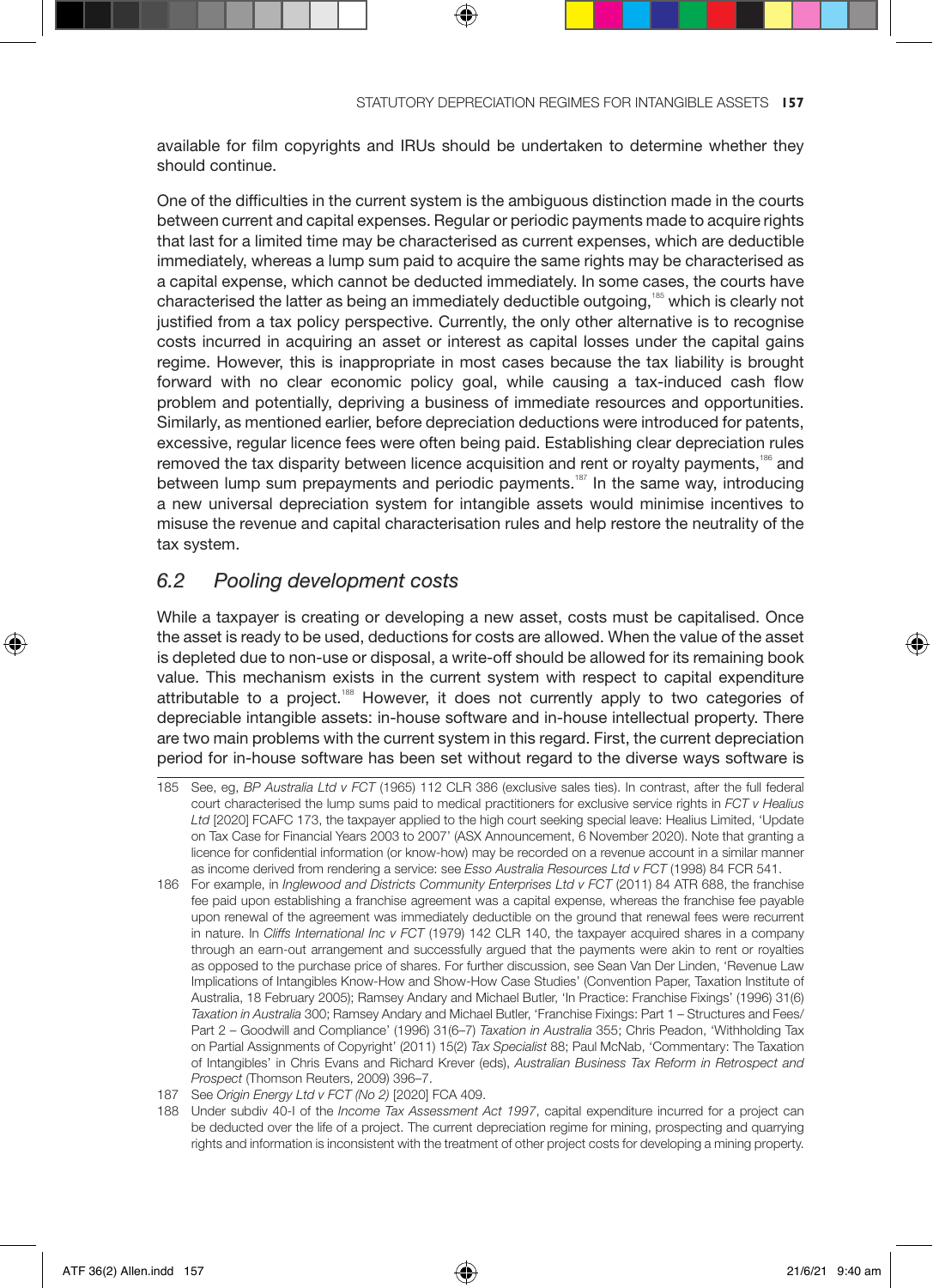used in different business models and it is inherently difficult to assess the reasonableness of self-assessed effective life periods. That said, a policy review may be necessary regarding expensive infrastructural software that typically lasts far beyond the current depreciation period. The current start date for software depreciation pooling – when costs are incurred is also questionable. Secondly, the existing depreciation regime no longer appears relevant to intellectual property development activities, due to the tax concessions available through the research and development tax offsets, filmmaking tax offsets and grants administered by Commonwealth agencies such as IP Australia and Screen Australia. An analysis of the tax offset systems is outside the scope of this article. However, if the depreciation regime is to be extended to include a broad range of self-developed intellectual property along with other intangible assets, it will be necessary to clarify the rules for capitalisation, including the start date for depreciation.

## *6.3 Intangible wasting assets with uncertain durations*

Mining, prospecting and quarrying rights and information acquired on the market are depreciable for a statutory period of 15 years if they do not relate to a specific existing or proposed mine, petroleum field or quarry. This statutory period, based on the time reasonably required to establish a mine, petroleum field or quarry, was introduced in lieu of setting a clear capitalisation rule. It may be possible to follow the accounting practice to either capitalise expected future benefits or write off bona fide exploration expenditure, particularly in dealing with large financial reporting entities. The tax treatment of mining, prospecting and quarrying information is sound in that it is treated equivalent to mining, prospecting and quarrying rights. It recognises the value shifts that can occur between rights and information to rights.

In formulating a new universal depreciation rule, consideration should be given to flexibility and potential inconsistencies in naming intangible assets, which naturally can be difficult to define potential value shifting, as it was with mining, prospecting and quarrying information. Where appropriate, the system should account for intangible assets that waste in substance, however named, and exclude non-wasting intangible assets disguised in the form of wasting assets.

# 7 Conclusion

↔

Australia has experimented with various depreciation rules for intangible assets including intangible assets created in-house and wasting assets with uncertain duration, such as mining, prospecting and quarrying information, in-house software and certain kinds of intellectual property. Similarly, the depreciation rules recently introduced for statutory licences and contractual arrangements in the media and telecommunications industries are an attempt to measure net income in a more economically neutral manner. These previous and existing rules can provide the building blocks for a new systematic cost allocation regime for intangible wasting assets. It would be reasonable to expand their scope in the coming years to include a wider range of industries.

A new universal depreciation system for intangible wasting assets can be built on the same core principles underlying the tangible asset depreciation regime, allocating costs to tax years in which assets are used to produce income. Depreciation for a broad range of assets, including leases and limited-life statutory or contractual rights, should be on a straight line, unless a taxpayer can establish that their assets decline in value in an accelerated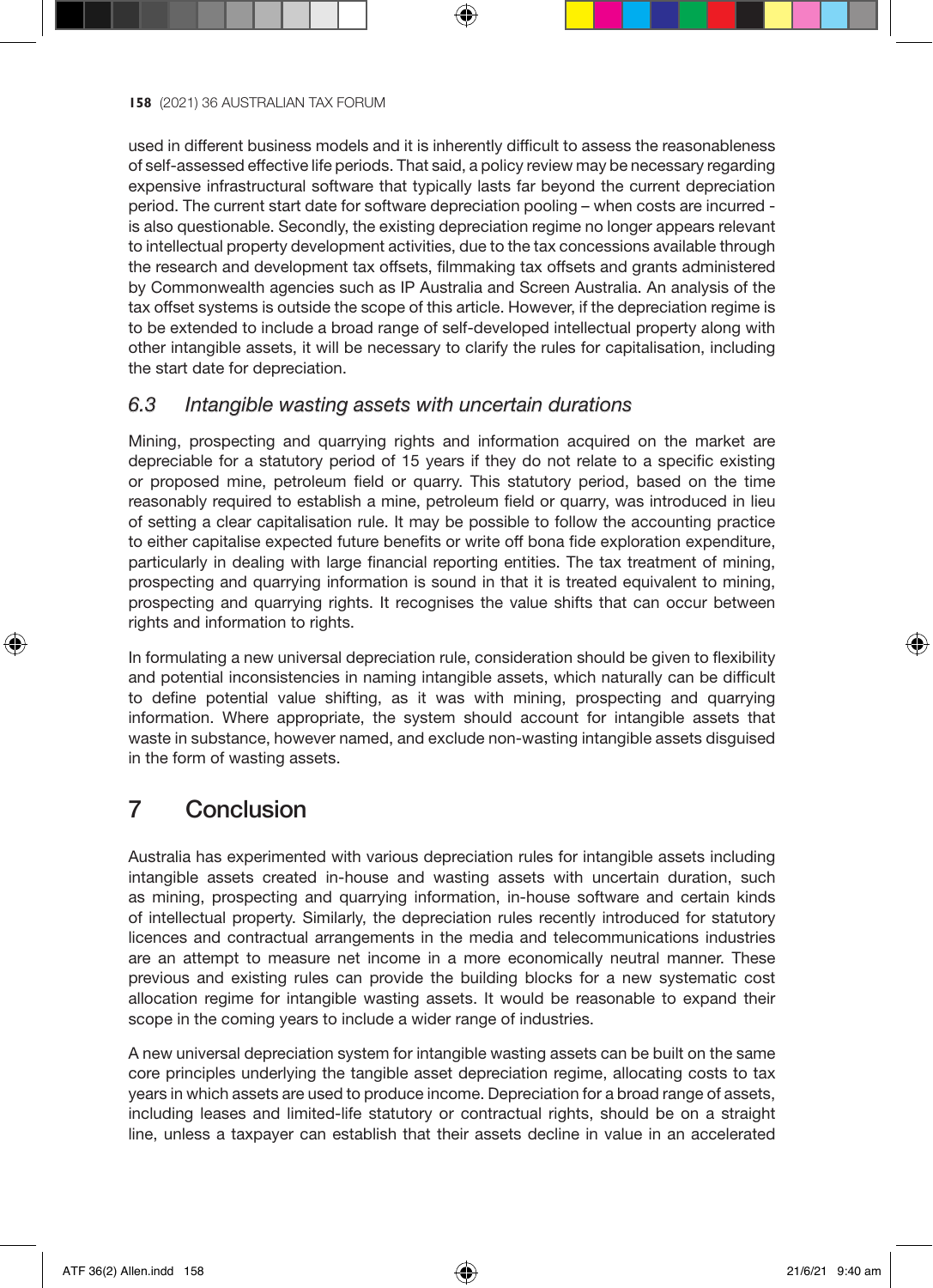manner. In addition, a pooling mechanism can be adopted for costs involved in developing a future intangible asset, for which statutory depreciation rates may be considered for intangible assets that raise integrity concerns. If an intangible asset is linked to another tangible asset, the cost can be deducted in reference to the life of that tangible asset. For example, it is appropriate to depreciate mining information based on the life span of a mining property. Contrary to what the government claimed in 2005 when it reneged on its intention to implement a universal depreciation regime for intangible wasting assets, these reforms would simplify the tax system by harmonising cost recognition principles for all types of wasting assets. Importantly, it would also remove any tax bias that may exists against different business models (businesses driven by tangible and intangible assets would be treated the same way) and would help Australian taxpayers be more competitive in the global economy.

⊕

⊕